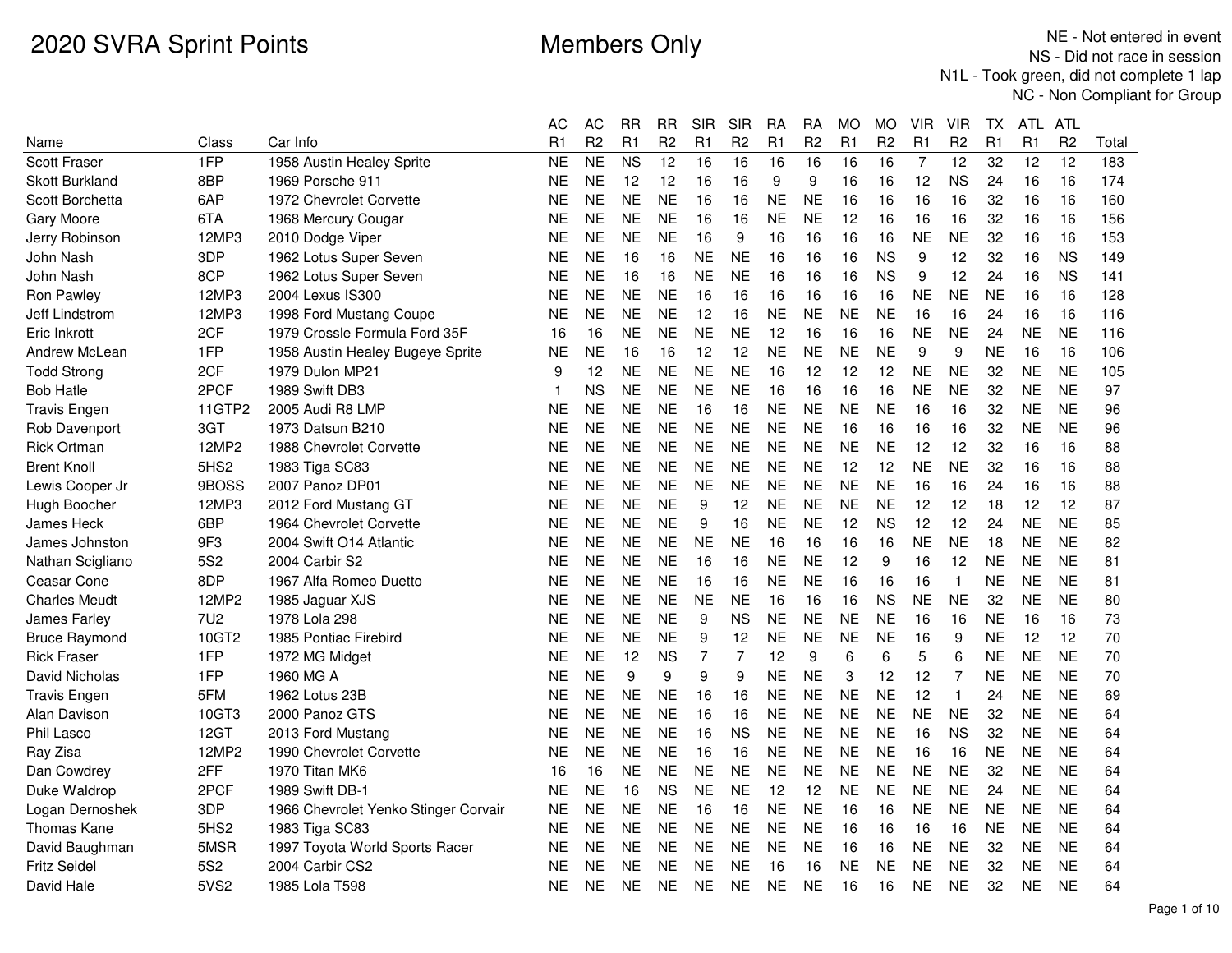|                        |                 |                                       | АC             | AC             | RR        | RR             | SIR            | SIR            | RA               | RA              | МO                  | <b>MO</b>        | VIR              | VIR            | ТX               | ATL.           | ATL            |       |
|------------------------|-----------------|---------------------------------------|----------------|----------------|-----------|----------------|----------------|----------------|------------------|-----------------|---------------------|------------------|------------------|----------------|------------------|----------------|----------------|-------|
| Name                   | Class           | Car Info                              | R <sub>1</sub> | R <sub>2</sub> | R1        | R <sub>2</sub> | R1             | R <sub>2</sub> | R1               | R <sub>2</sub>  | R <sub>1</sub>      | R <sub>2</sub>   | R1               | R <sub>2</sub> | R1               | R1             | R <sub>2</sub> | Total |
| <b>Howard Rose</b>     | 8BP             | 1972 Datsun 240Z                      | NE             | N <sub>E</sub> | 16        | 16             | NE             | <b>NE</b>      | N <sub>E</sub>   | $\overline{NE}$ | $\overline{\sf NE}$ | <b>NE</b>        | <b>NE</b>        | N <sub>E</sub> | 32               | N <sub>E</sub> | N <sub>E</sub> | 64    |
| Glenn Maurer           | 8RS             | 1984 Alfa Romeo GTV 6                 | NE             | <b>NE</b>      | 16        | 16             | <b>NE</b>      | <b>NE</b>      | <b>NE</b>        | <b>NE</b>       | <b>NE</b>           | <b>NE</b>        | N <sub>1</sub> L | <b>NS</b>      | <b>NE</b>        | 16             | 16             | 64    |
| Jacek Mucha            | 9F3             | 2006 Swift 016                        | ΝE             | <b>NE</b>      | 16        | 16             | 16             | 16             | <b>NE</b>        | <b>NE</b>       | <b>NE</b>           | <b>NE</b>        | <b>NE</b>        | <b>NE</b>      | <b>NE</b>        | <b>NE</b>      | <b>NE</b>      | 64    |
| Paul Konkle Jr.        | 3DP             | 1962 MG B                             | 16             | 16             | <b>NE</b> | <b>NE</b>      | <b>NE</b>      | <b>NE</b>      | N <sub>1</sub> L | 12              | 9                   | 9                | <b>NE</b>        | <b>NE</b>      | <b>NE</b>        | <b>NE</b>      | <b>NE</b>      | 62    |
| Perry Tennell          | 3CP             | 1961 Porsche 356B                     | NE             | NE             | <b>NE</b> | <b>NE</b>      | 9              | 12             | <b>NS</b>        | 6               | 6                   | 9                | 12               | 6              | NΕ.              | NE             | <b>NE</b>      | 60    |
| Alain Matrat           | 9F <sub>2</sub> | 1987 Martini MK 53 Super Vee MK 53-02 | NE             | <b>NE</b>      | <b>NE</b> | <b>NE</b>      | 16             | 16             | <b>NE</b>        | <b>NE</b>       | 12                  | 16               | <b>NE</b>        | <b>NE</b>      | <b>NE</b>        | <b>NE</b>      | <b>NE</b>      | 60    |
| <b>Bruce Wing</b>      | 12MP3           | 1980 Porsche 911SC                    | 16             | 16             | <b>NE</b> | <b>NE</b>      | <b>NE</b>      | <b>NE</b>      | <b>NE</b>        | <b>NE</b>       | <b>NE</b>           | <b>NE</b>        | <b>NE</b>        | <b>NE</b>      | 24               | <b>NE</b>      | <b>NE</b>      | 56    |
| Marcus Pillion         | 3CP             | 1960 Porsche 356B Coupe               | NE             | <b>NE</b>      | <b>NE</b> | <b>NE</b>      | 16             | 16             | <b>NE</b>        | <b>NE</b>       | <b>NE</b>           | <b>NE</b>        | <b>NE</b>        | <b>NE</b>      | 24               | <b>NE</b>      | <b>NE</b>      | 56    |
| Marc Sharinn           | 10GT4           | 2015 Dodge Challenger                 | ΝE             | <b>NE</b>      | <b>NE</b> | <b>NE</b>      | 16             | 16             | <b>NS</b>        | 12              | <b>NS</b>           | N <sub>1</sub> L | 9                | <b>NS</b>      | <b>NE</b>        | <b>NE</b>      | <b>NE</b>      | 53    |
| <b>Todd Crews</b>      | 1FP             | 1959 Austin Healey Sprite Mk 1        | NE             | <b>NE</b>      | 7         | <b>NS</b>      | <b>NE</b>      | <b>NE</b>      | 9                | 12              | 12                  | 4                | 4                | 5              | NΕ               | <b>NE</b>      | <b>NE</b>      | 53    |
| Geoff Brabham          | 2FB             | 1971 Brabham BT35-31                  | NΕ             | <b>NE</b>      | <b>NE</b> | <b>NE</b>      | <b>NE</b>      | <b>NE</b>      | <b>NE</b>        | <b>NE</b>       | <b>NE</b>           | <b>NE</b>        | 12               | 16             | 24               | <b>NE</b>      | <b>NE</b>      | 52    |
| Peter Uzdavinis        | 1FP             | 1964 MG Midget                        | NE             | <b>NE</b>      | <b>NE</b> | <b>NE</b>      | <b>NE</b>      | <b>NE</b>      | <b>NE</b>        | <b>NE</b>       | 9                   | 9                | 16               | 16             | <b>NE</b>        | <b>NE</b>      | <b>NE</b>      | 50    |
| Steven Cullman         | 6TA             | 1966 Ford Shelby GT350                | NE             | <b>NE</b>      | <b>NE</b> | <b>NE</b>      | <b>NE</b>      | <b>NE</b>      | <b>NE</b>        | <b>NE</b>       | 6                   | 7                | 12               | $\mathbf{1}$   | NΕ.              | 12             | 12             | 50    |
| Kim Madrid             | 2CF             | 1978 Crossle Formula Ford             | 7              | 9              | <b>NE</b> | <b>NE</b>      | <b>NE</b>      | <b>NE</b>      | 5                | 9               | 7                   | N <sub>1</sub> L | <b>NE</b>        | <b>NE</b>      | 12               | <b>NE</b>      | <b>NE</b>      | 49    |
| Vince Vaccaro          | 8BS             | 1972 Alfa Romeo GTV                   | NE             | <b>NE</b>      | <b>NE</b> | <b>NE</b>      | 12             | 16             | <b>NE</b>        | <b>NE</b>       | 12                  | <b>NS</b>        | 9                | <b>NS</b>      | <b>NE</b>        | <b>NE</b>      | <b>NE</b>      | 49    |
| <b>Randal Cassling</b> | 10IGT           | 2001 Porsche GT3 RS                   | NΕ             | <b>NE</b>      | <b>NE</b> | <b>NE</b>      | 16             | <b>NS</b>      | 16               | <b>NS</b>       | NE.                 | <b>NE</b>        | <b>NE</b>        | <b>NE</b>      | NΕ.              | 16             | <b>NS</b>      | 48    |
| <b>Steve Beck</b>      | 10SC2           | 1995 Ford Thunderbird                 | ΝS             | 16             | <b>NE</b> | <b>NE</b>      | <b>NE</b>      | <b>NE</b>      | <b>NE</b>        | <b>NE</b>       | <b>NE</b>           | <b>NE</b>        | <b>NE</b>        | <b>NE</b>      | 32               | <b>NE</b>      | <b>NE</b>      | 48    |
| Samuel LeComte         | 10SC3           | 2006 Chevrolet Monte Carlo            | NE             | <b>NE</b>      | <b>NE</b> | <b>NE</b>      | <b>NE</b>      | <b>NE</b>      | <b>NE</b>        | <b>NE</b>       | <b>NE</b>           | <b>NE</b>        | 16               | <b>NS</b>      | 32               | <b>NE</b>      | <b>NE</b>      | 48    |
| Mark Stratford         | 11GTP3          | 2006 Panoz / Elan DP02                | 16             | <b>NS</b>      | <b>NE</b> | <b>NE</b>      | <b>NE</b>      | <b>NE</b>      | <b>NE</b>        | <b>NE</b>       | <b>NE</b>           | <b>NE</b>        | <b>NE</b>        | <b>NE</b>      | 32               | <b>NE</b>      | <b>NE</b>      | 48    |
| Skip Bryan             | 12MP3           | 1987 BMW 325                          | NE             | <b>NE</b>      | 16        | <b>NS</b>      | 16             | 16             | <b>NE</b>        | <b>NE</b>       | <b>NE</b>           | <b>NE</b>        | <b>NE</b>        | <b>NE</b>      | <b>NE</b>        | <b>NE</b>      | <b>NE</b>      | 48    |
| Logan Maurer           | 3GT             | 1990 Honda CRX                        | NE             | <b>NE</b>      | <b>NS</b> | 16             | <b>NE</b>      | <b>NE</b>      | <b>NE</b>        | <b>NE</b>       | <b>NE</b>           | <b>NE</b>        | 16               | 16             | <b>NE</b>        | <b>NE</b>      | <b>NE</b>      | 48    |
| Scott Kissinger        | 8AP             | 1971 Datsun 240Z                      | ΝE             | <b>NE</b>      | <b>NE</b> | <b>NE</b>      | <b>NE</b>      | <b>NE</b>      | <b>NE</b>        | <b>NE</b>       | 16                  | <b>NS</b>        | 16               | 16             | <b>NE</b>        | <b>NE</b>      | <b>NE</b>      | 48    |
| Michael Hummel         | 2CF             | 1979 Crossle 35F                      | NE             | <b>NE</b>      | <b>NE</b> | <b>NE</b>      | <b>NE</b>      | <b>NE</b>      | <b>NE</b>        | <b>NE</b>       | <b>NE</b>           | <b>NE</b>        | 16               | 16             | 14               | <b>NE</b>      | <b>NE</b>      | 46    |
| Gary Holcomb           | 5HSR            | 1982 Tiga Tiga                        | 16             | 16             | <b>NE</b> | <b>NE</b>      | <b>NE</b>      | <b>NE</b>      | <b>NE</b>        | <b>NE</b>       | <b>NE</b>           | <b>NE</b>        | $\mathbf{1}$     | 12             | <b>NE</b>        | <b>NE</b>      | <b>NE</b>      | 45    |
| Ralph La Macchia       | <b>5S2</b>      | 1998 Carbir Sports 2000               | ΝE             | <b>NE</b>      | <b>NE</b> | <b>NE</b>      | 12             | 12             | 12               | 9               | <b>NE</b>           | <b>NE</b>        | <b>NE</b>        | <b>NE</b>      | <b>NE</b>        | <b>NE</b>      | <b>NE</b>      | 45    |
| Steven Davison         | 10GT4           | 2008 Aston Martin N24                 | ΝE             | <b>NE</b>      | <b>NE</b> | <b>NE</b>      | $\overline{7}$ | 9              | <b>NE</b>        | <b>NE</b>       | <b>NE</b>           | <b>NE</b>        | 12               | 16             | <b>NE</b>        | <b>NE</b>      | <b>NE</b>      | 44    |
| Dan McChesney          | 12MP1           | 1973 Porsche 911 RS                   | NE             | <b>NE</b>      | 12        | <b>NS</b>      | 16             | 16             | <b>NE</b>        | <b>NE</b>       | NE.                 | <b>NE</b>        | <b>NE</b>        | <b>NE</b>      | NΕ.              | NE.            | <b>NE</b>      | 44    |
| <b>Brian Keilt</b>     | 12MP3           | 2007 BMW 325i                         | ΝE             | <b>NE</b>      | <b>NE</b> | <b>NE</b>      | 12             | <b>NS</b>      | <b>NE</b>        | <b>NE</b>       | <b>NE</b>           | <b>NE</b>        | 16               | 16             | <b>NE</b>        | <b>NE</b>      | <b>NE</b>      | 44    |
| Scott Graham           | 6TA             | 1969 Pontiac Firebird                 | NE             | <b>NE</b>      | <b>NE</b> | <b>NE</b>      | <b>NE</b>      | <b>NE</b>      | <b>NS</b>        | 16              | 16                  | 12               | <b>NE</b>        | <b>NE</b>      | <b>NE</b>        | <b>NE</b>      | <b>NE</b>      | 44    |
| <b>Chris Raeder</b>    | 8BS             | 1966 Alfa Romeo GTV                   | NE             | <b>NE</b>      | <b>NE</b> | <b>NE</b>      | <b>NE</b>      | <b>NE</b>      | <b>NE</b>        | <b>NE</b>       | 16                  | 16               | 12               | <b>NS</b>      | N <sub>1</sub> L | NE.            | <b>NE</b>      | 44    |
| Doug Radix             | 1FP             | 1955 Mercedes-Benz 190 SL             | NE             | <b>NE</b>      | <b>NE</b> | <b>NE</b>      | <b>NE</b>      | <b>NE</b>      | $\overline{7}$   | 7               | $\overline{4}$      | <b>NS</b>        | <b>NE</b>        | <b>NE</b>      | 24               | <b>NE</b>      | <b>NE</b>      | 42    |
| Dave Handy             | 5VS2            | 1988 Swift DB2                        | NΕ             | <b>NE</b>      | <b>NE</b> | <b>NE</b>      | <b>NE</b>      | <b>NE</b>      | <b>NE</b>        | <b>NE</b>       | <b>NE</b>           | NE               | 9                | $\mathbf{1}$   | <b>NE</b>        | 16             | 16             | 42    |
| <b>Steve Webster</b>   | 5VS2            | 1985 Swift DB 2                       | NE             | <b>NE</b>      | 16        | <b>NS</b>      | <b>NE</b>      | <b>NE</b>      | <b>NE</b>        | <b>NE</b>       | $\overline{7}$      | 7                | 12               | <b>NS</b>      | <b>NE</b>        | <b>NE</b>      | <b>NE</b>      | 42    |
| Mark Hilderbrand       | 6AP             | 1972 Chevrolet Corvette               | ΝE             | <b>NE</b>      | <b>NE</b> | <b>NE</b>      | <b>NE</b>      | <b>NE</b>      | <b>NE</b>        | <b>NE</b>       | <b>NE</b>           | <b>NE</b>        | <b>NE</b>        | <b>NE</b>      | 18               | 12             | 12             | 42    |
| Debbie Cloud           | 10GT4           | 2018 Chevrolet Camaro                 | NE             | <b>NE</b>      | <b>NE</b> | <b>NE</b>      | 9              | <b>NS</b>      | <b>NE</b>        | <b>NE</b>       | <b>NE</b>           | <b>NE</b>        | <b>NE</b>        | <b>NE</b>      | 32               | <b>NE</b>      | <b>NE</b>      | 41    |
| Jim Cantrell           | 6BP             | 1964 Chevrolet Corvette               | NΕ             | <b>NE</b>      | <b>NE</b> | <b>NE</b>      | <b>NE</b>      | <b>NE</b>      | 16               | 16              | 9                   | <b>NS</b>        | <b>NE</b>        | <b>NE</b>      | <b>NE</b>        | <b>NE</b>      | <b>NE</b>      | 41    |
| <b>Hobart Buppert</b>  | 7CA1            | 1969 Lola T70 MKIII                   | NE             | <b>NE</b>      | <b>NE</b> | <b>NE</b>      | 16             | <b>NS</b>      | <b>NE</b>        | <b>NE</b>       | <b>NE</b>           | <b>NE</b>        | 16               | 9              | <b>NE</b>        | <b>NE</b>      | <b>NE</b>      | 41    |
| Daniel Becker          | 8CP             | 1971 Porsche 914                      | NΕ             | NE             | 12        | <b>NS</b>      | <b>NE</b>      | NE             | <b>NE</b>        | <b>NE</b>       | <b>NE</b>           | NE               | <b>NE</b>        | <b>NE</b>      | NΕ               | 12             | 16             | 40    |
| Michael Hummel         | 9F <sub>2</sub> | 1997 Van Diemen RF97                  | NE             | <b>NE</b>      | <b>NE</b> | <b>NE</b>      | <b>NE</b>      | <b>NE</b>      | <b>NE</b>        | <b>NE</b>       | 9                   | 12               | <b>NE</b>        | <b>NE</b>      | 18               | NE.            | <b>NE</b>      | 39    |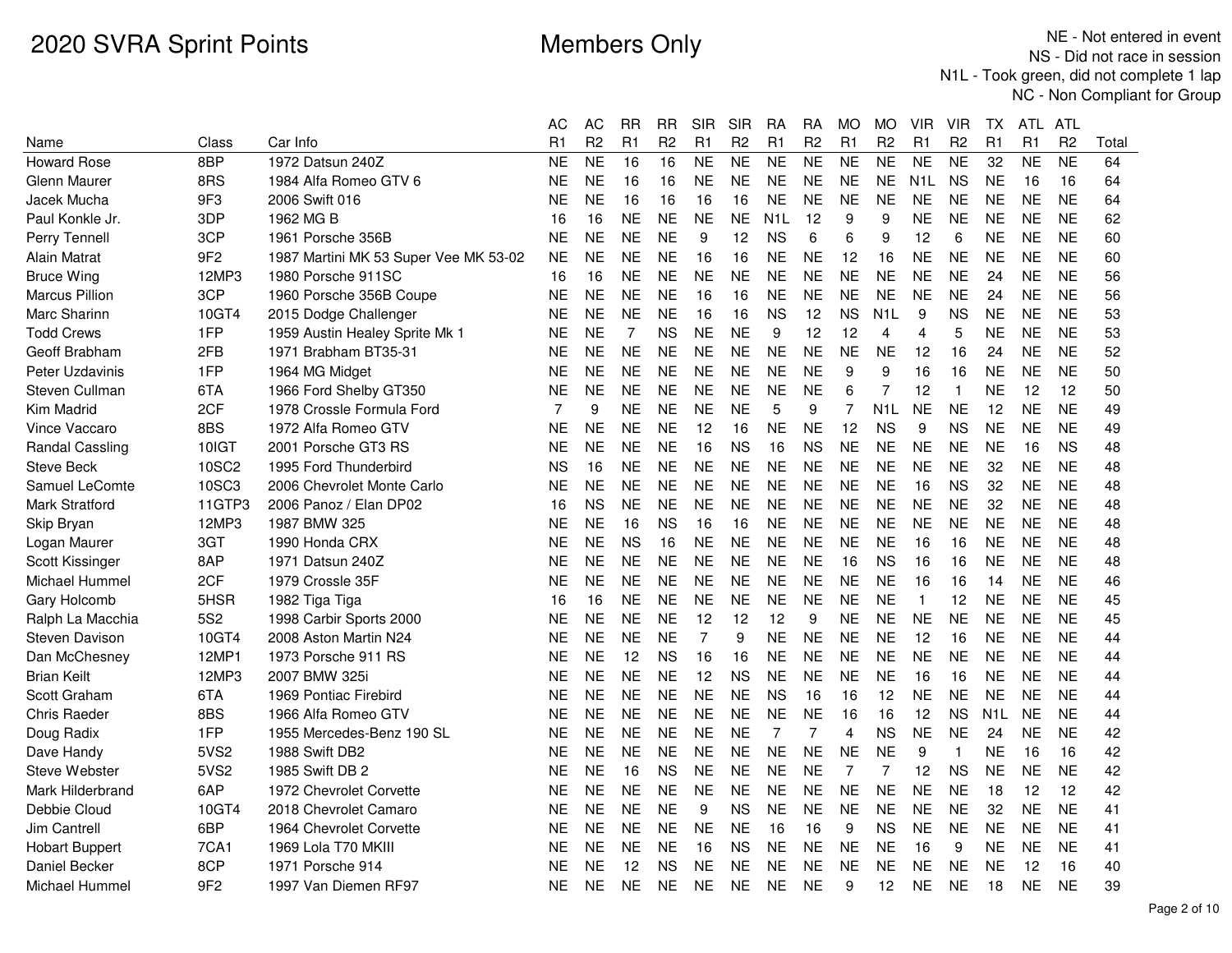|                           |                 |                                    | AС | AС             | <b>RR</b>    | RR             | SIR       | SIR            | RA            | RA             | МO             | MO             | VIR            | VIR            | TХ        | ATL.      | ATL            |       |
|---------------------------|-----------------|------------------------------------|----|----------------|--------------|----------------|-----------|----------------|---------------|----------------|----------------|----------------|----------------|----------------|-----------|-----------|----------------|-------|
| Name                      | Class           | Car Info                           | R1 | R <sub>2</sub> | R1           | R <sub>2</sub> | R1        | R <sub>2</sub> | R1            | R <sub>2</sub> | R1             | R <sub>2</sub> | R <sub>1</sub> | R <sub>2</sub> | R1        | R1        | R <sub>2</sub> | Total |
| Marc Adler                | <b>5S2</b>      | 2006 Van Diemen S2                 | ΝE | <b>NE</b>      | <b>NE</b>    | <b>NE</b>      | 9         | 9              | <b>NE</b>     | <b>NE</b>      | $\overline{4}$ | 16             | <b>NE</b>      | <b>NE</b>      | <b>NE</b> | <b>NE</b> | <b>NE</b>      | 38    |
| Harry Hinkle              | 10GT4           | 2013 Dodge Challenger              | ΝE | <b>NE</b>      | <b>NE</b>    | <b>NE</b>      | <b>NE</b> | <b>NE</b>      | <b>NE</b>     | <b>NE</b>      | 16             | 16             | 5              | ΝS             | <b>NE</b> | <b>NE</b> | <b>NE</b>      | 37    |
| <b>Thomas Phelan</b>      | 3CP             | 1967 Datsun SRL 311                | ΝE | <b>NE</b>      | <b>NE</b>    | <b>NE</b>      | <b>NE</b> | <b>NE</b>      | <b>NE</b>     | <b>NE</b>      | <b>NE</b>      | <b>NE</b>      | <b>NS</b>      | 5              | <b>NE</b> | 16        | 16             | 37    |
| Rodney Kendall            | 5S <sub>2</sub> | 1987 Lola T87/90                   | NΕ | <b>NE</b>      | <b>NE</b>    | <b>NE</b>      | <b>NE</b> | <b>NE</b>      | <b>NE</b>     | <b>NE</b>      | 9              | 12             | 9              | 7              | <b>NE</b> | <b>NE</b> | <b>NE</b>      | 37    |
| <b>Andrew Meudt</b>       | 12MP2           | 1985 BMW M635csi                   | NE | <b>NE</b>      | <b>NE</b>    | <b>NE</b>      | NE.       | <b>NE</b>      | <b>NS</b>     | 12             | ΝE             | <b>NE</b>      | NE             | <b>NE</b>      | 24        | NE        | <b>NE</b>      | 36    |
| <b>Mark Clark</b>         | 2CF             | 1978 Crossle 32F                   | NΕ | <b>NE</b>      | <b>NE</b>    | <b>NE</b>      | <b>NE</b> | <b>NE</b>      | <b>NE</b>     | <b>NE</b>      | 5              | 7              | 12             | 12             | <b>NE</b> | <b>NE</b> | <b>NE</b>      | 36    |
| Jason Baughman            | 5VS2            | 1987 Swift DB2                     | NΕ | <b>NE</b>      | <b>NE</b>    | <b>NE</b>      | <b>NE</b> | <b>NE</b>      | <b>NE</b>     | <b>NE</b>      | 9              | 9              | <b>NE</b>      | <b>NE</b>      | 18        | <b>NE</b> | <b>NE</b>      | 36    |
| Jim Lenehan               | 8AP             | 1976 Porsche 914/6                 | ΝE | <b>NE</b>      | <b>NE</b>    | <b>NE</b>      | <b>NE</b> | <b>NE</b>      | <b>NE</b>     | <b>NE</b>      | 12             | <b>NS</b>      | 12             | 12             | <b>NE</b> | <b>NE</b> | <b>NE</b>      | 36    |
| <b>Brett Johnston</b>     | 9F <sub>3</sub> | 2004 Mazda Pro Mazda               | NE | <b>NE</b>      | <b>NE</b>    | <b>NE</b>      | <b>NE</b> | <b>NE</b>      | <b>NS</b>     | 12             | 12             | 12             | <b>NE</b>      | <b>NE</b>      | <b>NE</b> | <b>NE</b> | <b>NE</b>      | 36    |
| John Perry                | 12GTU           | 1972 Porsche 914/6                 | NΕ | <b>NE</b>      | $\mathbf{1}$ | <b>NS</b>      | <b>NE</b> | <b>NE</b>      | <b>NE</b>     | <b>NE</b>      | <b>NE</b>      | <b>NE</b>      | 16             | 16             | <b>NE</b> | <b>NE</b> | <b>NE</b>      | 33    |
| Lisa Hansen               | 8 <sub>BP</sub> | 1969 Porsche 911S                  | NΕ | <b>NE</b>      | <b>NE</b>    | <b>NE</b>      | NE.       | <b>NE</b>      | $\mathbf{1}$  | <b>NS</b>      | <b>NE</b>      | <b>NE</b>      | <b>NE</b>      | NE             | 32        | <b>NE</b> | <b>NE</b>      | 33    |
| Preston Rise              | 10GT1           | 1979 Chevrolet Monza               | NΕ | <b>NE</b>      | <b>NE</b>    | <b>NE</b>      | <b>NE</b> | <b>NE</b>      | <b>NE</b>     | <b>NE</b>      | <b>NS</b>      | 16             | 16             | <b>NS</b>      | <b>NE</b> | <b>NE</b> | <b>NE</b>      | 32    |
| <b>Tony Ave</b>           | 10GT2           | 1995 Ford Mustang                  | ΝE | <b>NE</b>      | <b>NE</b>    | <b>NE</b>      | <b>NE</b> | <b>NE</b>      | <b>NE</b>     | <b>NE</b>      | <b>NE</b>      | <b>NE</b>      | 16             | 16             | <b>NE</b> | <b>NE</b> | <b>NE</b>      | 32    |
| <b>Rick Jeffery</b>       | 10GT2           | 1985 Chevrolet Camaro Z28 Protofab | NΕ | <b>NE</b>      | <b>NE</b>    | <b>NE</b>      | NE.       | <b>NE</b>      | <b>NE</b>     | <b>NE</b>      | <b>NE</b>      | <b>NE</b>      | <b>NE</b>      | <b>NE</b>      | 32        | <b>NE</b> | <b>NE</b>      | 32    |
| Jay Kjoller               | 10GT2           | 1980 Porsche 911                   | NΕ | <b>NE</b>      | <b>NE</b>    | <b>NE</b>      | <b>NE</b> | <b>NE</b>      | <b>NE</b>     | <b>NE</b>      | 16             | 16             | <b>NE</b>      | <b>NE</b>      | <b>NE</b> | <b>NE</b> | <b>NE</b>      | 32    |
| <b>Reed Kryder</b>        | 10GT3           | 1992 Nissan 240SX                  | ΝE | <b>NE</b>      | <b>NE</b>    | <b>NE</b>      | <b>NE</b> | <b>NE</b>      | <b>NE</b>     | <b>NE</b>      | 16             | 16             | <b>NE</b>      | <b>NE</b>      | <b>NE</b> | <b>NE</b> | <b>NE</b>      | 32    |
| <b>Charles Coker</b>      | 10GT4           | 1999 Porsche 996 GT3 Cup           | NΕ | <b>NE</b>      | 16           | 16             | NE.       | <b>NE</b>      | <b>NE</b>     | <b>NE</b>      | <b>NE</b>      | <b>NE</b>      | <b>NE</b>      | <b>NE</b>      | <b>NE</b> | <b>NE</b> | <b>NE</b>      | 32    |
| Ray Evernham              | 10GT4           | 2011 Chevrolet Corvette            | NE | <b>NE</b>      | <b>NE</b>    | <b>NE</b>      | <b>NE</b> | <b>NE</b>      | <b>NE</b>     | <b>NE</b>      | <b>NE</b>      | <b>NE</b>      | <b>NE</b>      | <b>NE</b>      | <b>NE</b> | 16        | 16             | 32    |
| Dave Handy                | 10SC2           | 1992 Chevrolet Monte Carlo         | NE | <b>NE</b>      | <b>NE</b>    | <b>NE</b>      | <b>NE</b> | <b>NE</b>      | <b>NE</b>     | <b>NE</b>      | <b>NE</b>      | <b>NE</b>      | 16             | 16             | <b>NE</b> | <b>NE</b> | <b>NE</b>      | 32    |
| Stephen Papalas           | 10SC2           | 1993 Chevrolet Lumina              | NΕ | <b>NE</b>      | <b>NE</b>    | <b>NE</b>      | 16        | 16             | <b>NE</b>     | <b>NE</b>      | <b>NE</b>      | <b>NE</b>      | <b>NE</b>      | <b>NE</b>      | <b>NE</b> | <b>NE</b> | <b>NE</b>      | 32    |
| Scott Borchetta           | 10SC3           | 2003 Dodge Nascar CupCar           | NΕ | <b>NE</b>      | <b>NE</b>    | <b>NE</b>      | 16        | <b>NS</b>      | <b>NE</b>     | <b>NE</b>      | 16             | <b>NS</b>      | <b>NE</b>      | <b>NE</b>      | <b>NE</b> | CO        | <b>NS</b>      | 32    |
| Mark Sasko                | 10SC3           | 2006 Dodge Charger                 | 16 | 16             | <b>NE</b>    | <b>NE</b>      | <b>NE</b> | <b>NE</b>      | <b>NE</b>     | <b>NE</b>      | <b>NE</b>      | <b>NE</b>      | <b>NE</b>      | <b>NE</b>      | <b>NE</b> | <b>NE</b> | <b>NE</b>      | 32    |
| <b>Willy Todd</b>         | <b>10SC4</b>    | 2008 Ford Fusion                   | NE | <b>NE</b>      | <b>NE</b>    | <b>NE</b>      | <b>NE</b> | <b>NE</b>      | 16            | 16             | <b>NE</b>      | <b>NE</b>      | <b>NE</b>      | <b>NE</b>      | <b>NE</b> | <b>NE</b> | <b>NE</b>      | 32    |
| Joel Quadracci            | 11GTP2          | 2013 Oreca 03                      | NE | <b>NE</b>      | <b>NE</b>    | <b>NE</b>      | NE        | <b>NE</b>      | 16            | 16             | <b>NE</b>      | <b>NE</b>      | <b>NE</b>      | <b>NE</b>      | <b>NE</b> | <b>NE</b> | <b>NE</b>      | 32    |
| Michael Lange             | 11GTP3          | 2009 Ford GT3                      | ΝE | <b>NE</b>      | <b>NE</b>    | <b>NE</b>      | <b>NE</b> | <b>NE</b>      | <b>NE</b>     | <b>NE</b>      | <b>NE</b>      | <b>NE</b>      | 16             | 16             | <b>NE</b> | <b>NE</b> | <b>NE</b>      | 32    |
| <b>Greg Palmer</b>        | 11GTP3          | 2018 Ligier JS P3                  | NΕ | <b>NE</b>      | <b>NE</b>    | <b>NE</b>      | <b>NE</b> | <b>NE</b>      | 16            | 16             | <b>NE</b>      | <b>NE</b>      | <b>NE</b>      | <b>NE</b>      | <b>NE</b> | <b>NE</b> | <b>NE</b>      | 32    |
| <b>Bill Glavin</b>        | 12GTU           | 1972 BMW 3.0 CSL                   | ΝE | <b>NE</b>      | <b>NE</b>    | <b>NE</b>      | 16        | 16             | <b>NE</b>     | <b>NE</b>      | <b>NE</b>      | <b>NE</b>      | <b>NE</b>      | <b>NE</b>      | <b>NE</b> | <b>NE</b> | <b>NE</b>      | 32    |
| David Huber               | 12GTU           | 1979 Datsun 280ZX                  | NΕ | <b>NE</b>      | <b>NE</b>    | <b>NE</b>      | <b>NE</b> | <b>NE</b>      | <b>NE</b>     | <b>NE</b>      | 16             | 16             | <b>NE</b>      | <b>NE</b>      | <b>NE</b> | <b>NE</b> | <b>NE</b>      | 32    |
| George Barbour            | 12MP1           | 1972 Datsun 240z                   | NΕ | <b>NE</b>      | 16           | 16             | <b>NE</b> | <b>NE</b>      | <b>NE</b>     | <b>NE</b>      | <b>NE</b>      | <b>NE</b>      | <b>NE</b>      | NE             | <b>NE</b> | <b>NE</b> | <b>NE</b>      | 32    |
| <b>Samuel Partin</b>      | 12MP1           | 1967 Alfa Romeo GTV                | NE | <b>NE</b>      | <b>NE</b>    | <b>NE</b>      | NE.       | <b>NE</b>      | <b>NE</b>     | <b>NE</b>      | <b>NE</b>      | <b>NE</b>      | <b>NE</b>      | <b>NE</b>      | 32        | <b>NE</b> | <b>NE</b>      | 32    |
| <b>Bill Glavin</b>        | 12MP2           | 1989 BMW M3                        | ΝE | <b>NE</b>      | <b>NE</b>    | <b>NE</b>      | <b>NE</b> | <b>NE</b>      | <b>NE</b>     | <b>NE</b>      | <b>NE</b>      | <b>NE</b>      | 16             | 16             | <b>NE</b> | <b>NE</b> | <b>NE</b>      | 32    |
| <b>Brian Thomas Himes</b> | 12MP2           | 1989 Ford Mustang                  | NE | <b>NE</b>      | <b>NE</b>    | <b>NE</b>      | <b>NE</b> | <b>NE</b>      | <b>NE</b>     | <b>NE</b>      | 16             | 16             | <b>NE</b>      | <b>NE</b>      | <b>NE</b> | <b>NE</b> | <b>NE</b>      | 32    |
| Alan Berry                | 1FP             | 1971 Triumph Spitfire              | 16 | 16             | <b>NE</b>    | <b>NE</b>      | NE.       | <b>NE</b>      | <b>NE</b>     | <b>NE</b>      | <b>NE</b>      | <b>NE</b>      | <b>NE</b>      | <b>NE</b>      | <b>NE</b> | <b>NE</b> | <b>NE</b>      | 32    |
| Dietmar Bauerle           | 1FV             | 1972 Caldwell D-13                 | 16 | 16             | <b>NE</b>    | <b>NE</b>      | <b>NE</b> | <b>NE</b>      | <b>NE</b>     | <b>NE</b>      | <b>NE</b>      | <b>NE</b>      | <b>NE</b>      | <b>NE</b>      | <b>NE</b> | <b>NE</b> | <b>NE</b>      | 32    |
| Mark Haynes               | 1GT             | 1963 Triumph Spitfire              | NE | NE             | <b>NE</b>    | <b>NE</b>      | NE        | <b>NE</b>      | <b>NE</b>     | <b>NE</b>      | <b>NE</b>      | <b>NE</b>      | 16             | 16             | <b>NE</b> | <b>NE</b> | <b>NE</b>      | 32    |
| Duke Waldrop              | 2CF             | 1973 Titan X                       | NE | <b>NE</b>      | <b>NE</b>    | <b>NE</b>      | 16        | 16             | <b>NE</b>     | <b>NE</b>      | <b>NE</b>      | <b>NE</b>      | <b>NE</b>      | <b>NE</b>      | <b>NE</b> | <b>NE</b> | <b>NE</b>      | 32    |
| Matt Brabham              | 2FB             | 1971 Brabham BT35-26               | NΕ | <b>NE</b>      | <b>NE</b>    | <b>NE</b>      | <b>NE</b> | <b>NE</b>      | $N\mathsf{E}$ | <b>NE</b>      | <b>NE</b>      | <b>NE</b>      | <b>NE</b>      | <b>NE</b>      | 32        | <b>NE</b> | <b>NE</b>      | 32    |
| Mark Repka                | 2FF             | 1969 Caldwell FF                   | NE | <b>NE</b>      | <b>NE</b>    | <b>NE</b>      | <b>NE</b> | <b>NE</b>      | <b>NE</b>     | ΝE             | 16             | 16             | <b>NE</b>      | <b>NE</b>      | <b>NE</b> | <b>NE</b> | <b>NE</b>      | 32    |
| <b>Ric Baribeault</b>     | 2PCF            | 2009 Piper X                       | 16 | 16             | <b>NE</b>    | <b>NE</b>      | <b>NE</b> | <b>NE</b>      | <b>NE</b>     | <b>NE</b>      | <b>NE</b>      | <b>NE</b>      | <b>NE</b>      | NE             | <b>NE</b> | <b>NE</b> | <b>NE</b>      | 32    |
|                           |                 |                                    |    |                |              |                |           |                |               |                |                |                |                |                |           |           |                |       |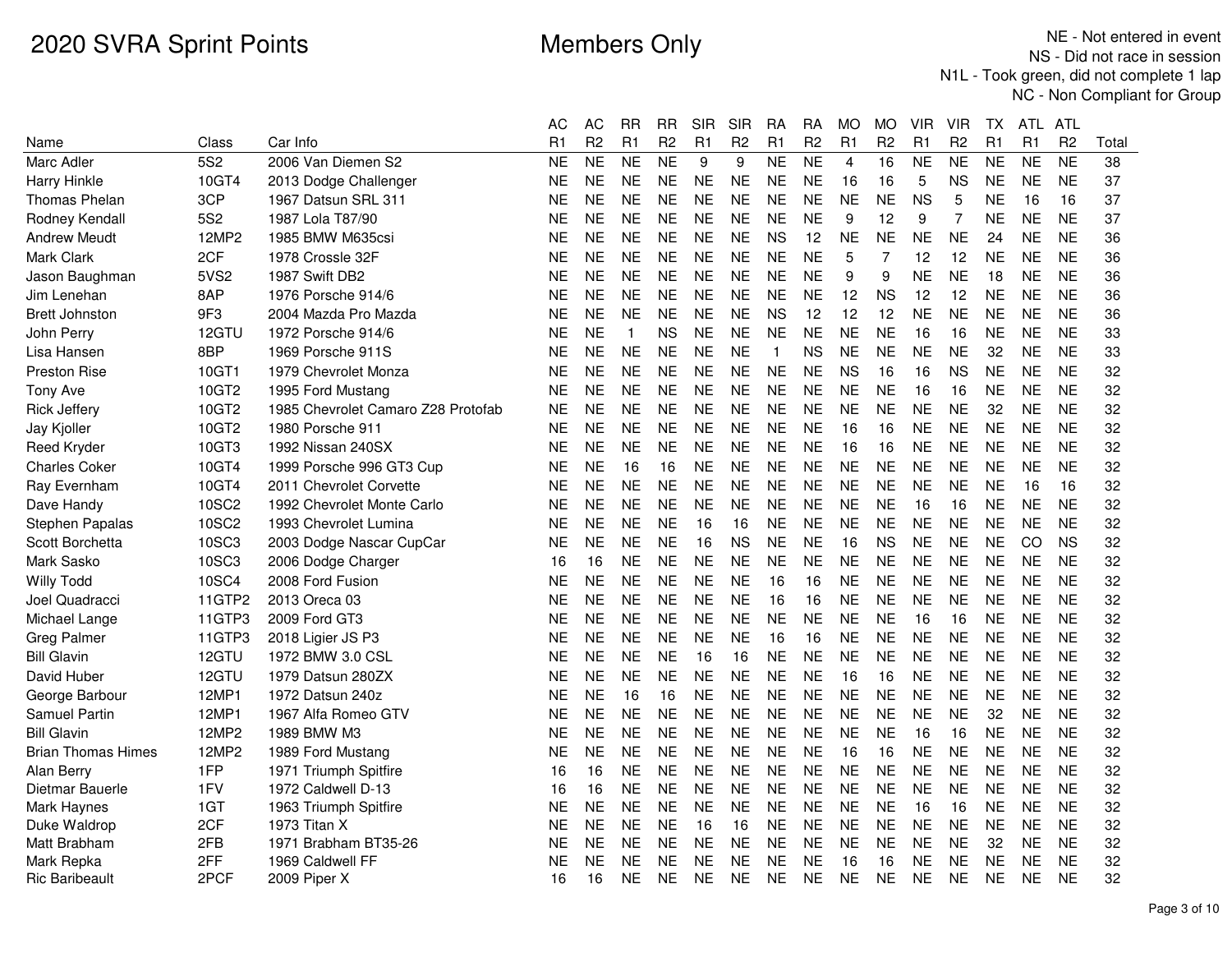|                         |                  |                                  | АC        | AC             | RR        | RR             | <b>SIR</b> | <b>SIR</b>     | RA        | RA             | МO               | МO             | VIR       | VIR            | TХ               | ATL.      | ATL            |       |
|-------------------------|------------------|----------------------------------|-----------|----------------|-----------|----------------|------------|----------------|-----------|----------------|------------------|----------------|-----------|----------------|------------------|-----------|----------------|-------|
| Name                    | Class            | Car Info                         | R1        | R <sub>2</sub> | R1        | R <sub>2</sub> | R1         | R <sub>2</sub> | R1        | R <sub>2</sub> | R1               | R <sub>2</sub> | R1        | R <sub>2</sub> | R <sub>1</sub>   | R1        | R <sub>2</sub> | Total |
| David Bryant            | 2PCF             | 1999 Formula Ford                | <b>NE</b> | NE             | <b>NE</b> | <b>NE</b>      | <b>NE</b>  | <b>NE</b>      | <b>NE</b> | <b>NE</b>      | <b>NE</b>        | NE             | 16        | 16             | <b>NE</b>        | <b>NE</b> | <b>NE</b>      | 32    |
| George F. Balbach       | 3CP              | 1960 Porsche 356B                | <b>NE</b> | <b>NE</b>      | <b>NE</b> | <b>NE</b>      | <b>NE</b>  | <b>NE</b>      | 16        | 16             | <b>NE</b>        | <b>NE</b>      | <b>NE</b> | <b>NE</b>      | <b>NE</b>        | <b>NE</b> | <b>NE</b>      | 32    |
| William Lyon            | 3CP              | 1957 Porsche 356                 | 16        | 16             | <b>NE</b> | <b>NE</b>      | <b>NE</b>  | NE.            | <b>NE</b> | <b>NE</b>      | <b>NE</b>        | <b>NE</b>      | <b>NE</b> | <b>NE</b>      | NE               | <b>NE</b> | <b>NE</b>      | 32    |
| Michael Unger           | 3CP              | 1967 Datsun 2000                 | <b>NE</b> | <b>NE</b>      | <b>NE</b> | <b>NE</b>      | <b>NE</b>  | <b>NE</b>      | <b>NE</b> | <b>NE</b>      | <b>NE</b>        | <b>NE</b>      | 16        | 16             | <b>NE</b>        | <b>NE</b> | <b>NE</b>      | 32    |
| Gary Jebsen             | 3DP              | 1962 Volvo P1800                 | NE        | <b>NE</b>      | <b>NE</b> | <b>NE</b>      | <b>NE</b>  | <b>NE</b>      | <b>NE</b> | <b>NE</b>      | <b>NE</b>        | <b>NE</b>      | 16        | 16             | <b>NE</b>        | <b>NE</b> | <b>NE</b>      | 32    |
| <b>Ted Melady</b>       | 3DP              | 1965 MG B                        | <b>NE</b> | <b>NE</b>      | <b>NE</b> | <b>NE</b>      | <b>NE</b>  | <b>NE</b>      | <b>NE</b> | <b>NE</b>      | <b>NE</b>        | <b>NE</b>      | <b>NE</b> | <b>NE</b>      | 32               | <b>NE</b> | <b>NE</b>      | 32    |
| <b>Brian Davis</b>      | 3EP              | 1961 Elva Courier                | <b>NE</b> | <b>NE</b>      | <b>NE</b> | <b>NE</b>      | <b>NE</b>  | <b>NE</b>      | 16        | 16             | <b>NE</b>        | <b>NE</b>      | <b>NE</b> | <b>NE</b>      | <b>NE</b>        | <b>NE</b> | <b>NE</b>      | 32    |
| Tom Vail Jr             | 3EP              | 1960 Alfa Romeo Giulietta Sprint | <b>NE</b> | <b>NE</b>      | <b>NE</b> | <b>NE</b>      | <b>NE</b>  | <b>NE</b>      | <b>NE</b> | <b>NE</b>      | 16               | 16             | <b>NE</b> | <b>NE</b>      | <b>NE</b>        | <b>NE</b> | <b>NE</b>      | 32    |
| <b>Ted Melady</b>       | 3GT              | 1965 MG B                        | <b>NE</b> | <b>NE</b>      | <b>NE</b> | <b>NE</b>      | <b>NE</b>  | <b>NE</b>      | 16        | 16             | <b>NE</b>        | <b>NE</b>      | <b>NE</b> | <b>NE</b>      | <b>NE</b>        | <b>NE</b> | <b>NE</b>      | 32    |
| Frank Morelli           | 4AP              | 1961 Chevrolet Corvette          | <b>NE</b> | <b>NE</b>      | <b>NE</b> | <b>NE</b>      | 16         | 16             | <b>NE</b> | <b>NE</b>      | <b>NE</b>        | <b>NE</b>      | <b>NE</b> | <b>NE</b>      | <b>NE</b>        | <b>NE</b> | <b>NE</b>      | 32    |
| <b>Bill Treffert</b>    | 4AP              | 1960 Chevrolet Corvette          | <b>NE</b> | <b>NE</b>      | <b>NE</b> | <b>NE</b>      | <b>NE</b>  | <b>NE</b>      | 16        | 16             | <b>NE</b>        | <b>NE</b>      | <b>NE</b> | <b>NE</b>      | <b>NE</b>        | <b>NE</b> | <b>NE</b>      | 32    |
| <b>Stephen Steers</b>   | 4BM              | 1958 Echidna Roadster            | <b>NE</b> | <b>NE</b>      | <b>NE</b> | <b>NE</b>      | <b>NE</b>  | <b>NE</b>      | <b>NE</b> | <b>NE</b>      | <b>NE</b>        | <b>NE</b>      | <b>NE</b> | <b>NE</b>      | 32               | <b>NE</b> | <b>NE</b>      | 32    |
| <b>Charles Schwimer</b> | 4CM              | 1965 Maserati Tipo 151           | <b>NE</b> | <b>NE</b>      | <b>NE</b> | <b>NE</b>      | <b>NE</b>  | <b>NE</b>      | <b>NE</b> | <b>NE</b>      | 16               | 16             | <b>NE</b> | <b>NE</b>      | <b>NE</b>        | <b>NE</b> | <b>NE</b>      | 32    |
| <b>Steve Sanett</b>     | 4FM <sub>2</sub> | 1957 Lotus 11 Le Mans            | <b>NE</b> | <b>NE</b>      | <b>NE</b> | <b>NE</b>      | <b>NE</b>  | <b>NE</b>      | <b>NE</b> | <b>NE</b>      | <b>NE</b>        | <b>NE</b>      | <b>NE</b> | <b>NE</b>      | 32               | <b>NE</b> | <b>NE</b>      | 32    |
| Joey Bojalad            | 5FM              | 1963 Elva MK VII                 | <b>NE</b> | <b>NE</b>      | <b>NE</b> | <b>NE</b>      | <b>NE</b>  | <b>NE</b>      | <b>NE</b> | <b>NE</b>      | <b>NE</b>        | <b>NE</b>      | 16        | 16             | <b>NE</b>        | <b>NE</b> | <b>NE</b>      | 32    |
| Nathan Thompson         | 5FM              | 1964 Lotus 23B                   | NE        | <b>NE</b>      | <b>NE</b> | <b>NE</b>      | <b>NE</b>  | <b>NE</b>      | <b>NE</b> | <b>NE</b>      | <b>NE</b>        | <b>NE</b>      | <b>NE</b> | <b>NE</b>      | 32               | <b>NE</b> | <b>NE</b>      | 32    |
| <b>Art Mitchell</b>     | 5HS2             | 1983 March 83 S2000              | <b>NE</b> | <b>NE</b>      | <b>NE</b> | <b>NE</b>      | <b>NE</b>  | <b>NE</b>      | 16        | 16             | <b>NE</b>        | <b>NE</b>      | <b>NE</b> | <b>NE</b>      | <b>NE</b>        | <b>NE</b> | <b>NE</b>      | 32    |
| <b>Bob Wheless</b>      | 5VS2             | 1986 Swift DB2                   | NE.       | <b>NE</b>      | NE        | <b>NE</b>      | <b>NE</b>  | <b>NE</b>      | <b>NE</b> | <b>NE</b>      | <b>NE</b>        | <b>NE</b>      | 16        | 16             | <b>NE</b>        | <b>NE</b> | <b>NE</b>      | 32    |
| David Hite              | 6AS              | 1966 Ford Mustang                | <b>NE</b> | <b>NE</b>      | <b>NE</b> | <b>NE</b>      | 16         | 16             | <b>NE</b> | <b>NE</b>      | <b>NE</b>        | <b>NE</b>      | <b>NE</b> | <b>NE</b>      | <b>NE</b>        | <b>NE</b> | <b>NE</b>      | 32    |
| Robert Korzen           | 6AS              | 1966 Ford Mustang                | NE        | <b>NE</b>      | <b>NE</b> | <b>NE</b>      | <b>NE</b>  | NE.            | <b>NE</b> | <b>NE</b>      | <b>NE</b>        | <b>NE</b>      | 16        | 16             | <b>NE</b>        | <b>NE</b> | <b>NE</b>      | 32    |
| Steven Cole             | 6BP              | 1969 Chevrolet Corvette          | <b>NE</b> | <b>NE</b>      | <b>NE</b> | <b>NE</b>      | <b>NE</b>  | <b>NE</b>      | <b>NE</b> | <b>NE</b>      | <b>NE</b>        | <b>NE</b>      | <b>NE</b> | <b>NE</b>      | 32               | <b>NE</b> | <b>NE</b>      | 32    |
| Charlie Dolan           | 6BP              | 1967 Shelby Mustang              | <b>NE</b> | <b>NE</b>      | NE        | <b>NE</b>      | <b>NE</b>  | <b>NE</b>      | <b>NE</b> | <b>NE</b>      | <b>NE</b>        | <b>NE</b>      | 16        | 16             | <b>NE</b>        | <b>NE</b> | <b>NE</b>      | 32    |
| Scott Holley            | 6BP              | 1963 Jaguar XKE                  | <b>NE</b> | <b>NE</b>      | <b>NE</b> | <b>NE</b>      | <b>NE</b>  | <b>NE</b>      | <b>NE</b> | <b>NE</b>      | 16               | 16             | <b>NE</b> | <b>NE</b>      | <b>NE</b>        | <b>NE</b> | <b>NE</b>      | 32    |
| John Fudge              | 6RSR             | 1973 Porsche RSR                 | <b>NE</b> | <b>NE</b>      | <b>NE</b> | <b>NE</b>      | 16         | 16             | <b>NE</b> | <b>NE</b>      | <b>NE</b>        | <b>NE</b>      | <b>NE</b> | <b>NE</b>      | <b>NE</b>        | <b>NE</b> | <b>NE</b>      | 32    |
| <b>Rusty Herbert</b>    | 7CA <sub>2</sub> | 1984 Phoenix Can Am              | <b>NE</b> | <b>NE</b>      | <b>NE</b> | <b>NE</b>      | <b>NE</b>  | <b>NE</b>      | <b>NE</b> | <b>NE</b>      | <b>NE</b>        | <b>NE</b>      | <b>NE</b> | <b>NE</b>      | 32               | <b>NE</b> | <b>NE</b>      | 32    |
| Michael Moss            | 7CA <sub>2</sub> | 1969 Lola T70 Mk3 B              | <b>NE</b> | <b>NE</b>      | <b>NE</b> | <b>NE</b>      | 16         | 16             | <b>NE</b> | <b>NE</b>      | <b>NE</b>        | <b>NE</b>      | <b>NE</b> | <b>NE</b>      | <b>NE</b>        | <b>NE</b> | <b>NE</b>      | 32    |
| <b>Kenneth Arters</b>   | 7CA3             | 1965 Ford GT40                   | <b>NE</b> | <b>NE</b>      | <b>NE</b> | <b>NE</b>      | <b>NE</b>  | <b>NE</b>      | <b>NE</b> | <b>NE</b>      | <b>NE</b>        | <b>NE</b>      | 16        | 16             | <b>NE</b>        | <b>NE</b> | <b>NE</b>      | 32    |
| Jeffrey Anderson        | <b>7U2</b>       | 1971 Lola T212                   | <b>NE</b> | <b>NE</b>      | <b>NE</b> | <b>NE</b>      | <b>NE</b>  | <b>NE</b>      | <b>NE</b> | <b>NE</b>      | <b>NE</b>        | <b>NE</b>      | <b>NE</b> | <b>NE</b>      | 32               | <b>NE</b> | <b>NE</b>      | 32    |
| George F. Balbach       | 8AP              | 1966 Porsche 911                 | <b>NE</b> | <b>NE</b>      | <b>NE</b> | <b>NE</b>      | <b>NE</b>  | <b>NE</b>      | 16        | 16             | <b>NE</b>        | <b>NE</b>      | <b>NE</b> | <b>NE</b>      | <b>NE</b>        | <b>NE</b> | <b>NE</b>      | 32    |
| Frank Boucher           | 8BP              | 1969 Porsche 911S                | <b>NE</b> | <b>NE</b>      | <b>NE</b> | <b>NE</b>      | <b>NE</b>  | <b>NE</b>      | 16        | 16             | <b>NE</b>        | <b>NE</b>      | <b>NE</b> | <b>NE</b>      | <b>NE</b>        | <b>NE</b> | <b>NE</b>      | 32    |
| Craig Lesinski          | 8BS              | 1976 BMW 2002                    | <b>NE</b> | <b>NE</b>      | <b>NE</b> | <b>NE</b>      | <b>NE</b>  | <b>NE</b>      | <b>NE</b> | <b>NE</b>      | <b>NE</b>        | <b>NE</b>      | <b>NE</b> | <b>NE</b>      | <b>NE</b>        | 16        | 16             | 32    |
| <b>Mark Nettesheim</b>  | 8BS              | 1969 Datsun 510                  | 16        | 16             | <b>NE</b> | <b>NE</b>      | <b>NE</b>  | <b>NE</b>      | <b>NE</b> | <b>NE</b>      | <b>NE</b>        | <b>NE</b>      | <b>NE</b> | <b>NE</b>      | <b>NE</b>        | <b>NE</b> | <b>NE</b>      | 32    |
| Greg Wold               | 8BS              | 1968 Datsun 510                  | <b>NE</b> | <b>NE</b>      | <b>NE</b> | <b>NE</b>      | <b>NE</b>  | <b>NE</b>      | <b>NE</b> | <b>NE</b>      | <b>NE</b>        | <b>NE</b>      | <b>NE</b> | <b>NE</b>      | 32               | <b>NE</b> | <b>NE</b>      | 32    |
| Dwight Anderson         | 8BSL             | 1970 BMW 2002                    | NE        | <b>NE</b>      | <b>NE</b> | <b>NE</b>      | <b>NE</b>  | <b>NE</b>      | <b>NE</b> | <b>NE</b>      | <b>NE</b>        | <b>NE</b>      | <b>NE</b> | <b>NE</b>      | 32               | <b>NE</b> | <b>NE</b>      | 32    |
| Jim McDavid             | 8BSL             | 1970 Datsun 510                  | 16        | 16             | <b>NE</b> | <b>NE</b>      | <b>NE</b>  | <b>NE</b>      | <b>NE</b> | <b>NE</b>      | <b>NE</b>        | <b>NE</b>      | <b>NE</b> | <b>NE</b>      | N <sub>1</sub> L | <b>NE</b> | <b>NE</b>      | 32    |
| Wayne Baker             | 8CP              | 1967 Porsche 911S                | 16        | 16             | <b>NE</b> | <b>NE</b>      | <b>NE</b>  | <b>NE</b>      | <b>NE</b> | <b>NE</b>      | <b>NE</b>        | <b>NE</b>      | <b>NE</b> | <b>NE</b>      | <b>NE</b>        | <b>NE</b> | <b>NE</b>      | 32    |
| Keith Dunbar            | 8CP              | 1967 Lotus Elan                  | NE        | <b>NE</b>      | <b>NE</b> | <b>NE</b>      | <b>NE</b>  | <b>NE</b>      | <b>NE</b> | <b>NE</b>      | N <sub>1</sub> L | <b>NS</b>      | 16        | 16             | <b>NE</b>        | <b>NE</b> | <b>NE</b>      | 32    |
| John Wilkins            | 8CP              | 1970 Datsun 240Z                 | <b>NE</b> | <b>NE</b>      | <b>NE</b> | <b>NE</b>      | <b>NE</b>  | <b>NE</b>      | <b>NE</b> | <b>NE</b>      | <b>NE</b>        | <b>NE</b>      | <b>NE</b> | <b>NE</b>      | 32               | <b>NE</b> | <b>NE</b>      | 32    |
| <b>Patrick Paternie</b> | 8DP              | 1969 Porsche 912                 | 16        | 16             | <b>NE</b> | <b>NE</b>      | <b>NE</b>  | <b>NE</b>      | <b>NE</b> | <b>NE</b>      | <b>NE</b>        | <b>NE</b>      | <b>NE</b> | <b>NE</b>      | <b>NE</b>        | <b>NE</b> | <b>NE</b>      | 32    |
| <b>Bakir Begovic</b>    | 9BOSS            | 1998 Benetton Formula One B198   | NE        | <b>NE</b>      | <b>NE</b> | <b>NE</b>      | <b>NE</b>  | <b>NE</b>      | <b>NE</b> | <b>NE</b>      | <b>NE</b>        | <b>NE</b>      | <b>NE</b> | <b>NE</b>      | 32               | <b>NE</b> | <b>NE</b>      | 32    |
| Lee Brahin              | 9F1              | 2008 Dallara Infinity            | <b>NE</b> | <b>NE</b>      | <b>NE</b> | <b>NE</b>      | <b>NE</b>  | <b>NE</b>      | <b>NE</b> | <b>NE</b>      | <b>NE</b>        | <b>NE</b>      | <b>NE</b> | <b>NE</b>      | 32               | <b>NE</b> | <b>NE</b>      | 32    |
|                         |                  |                                  |           |                |           |                |            |                |           |                |                  |                |           |                |                  |           |                |       |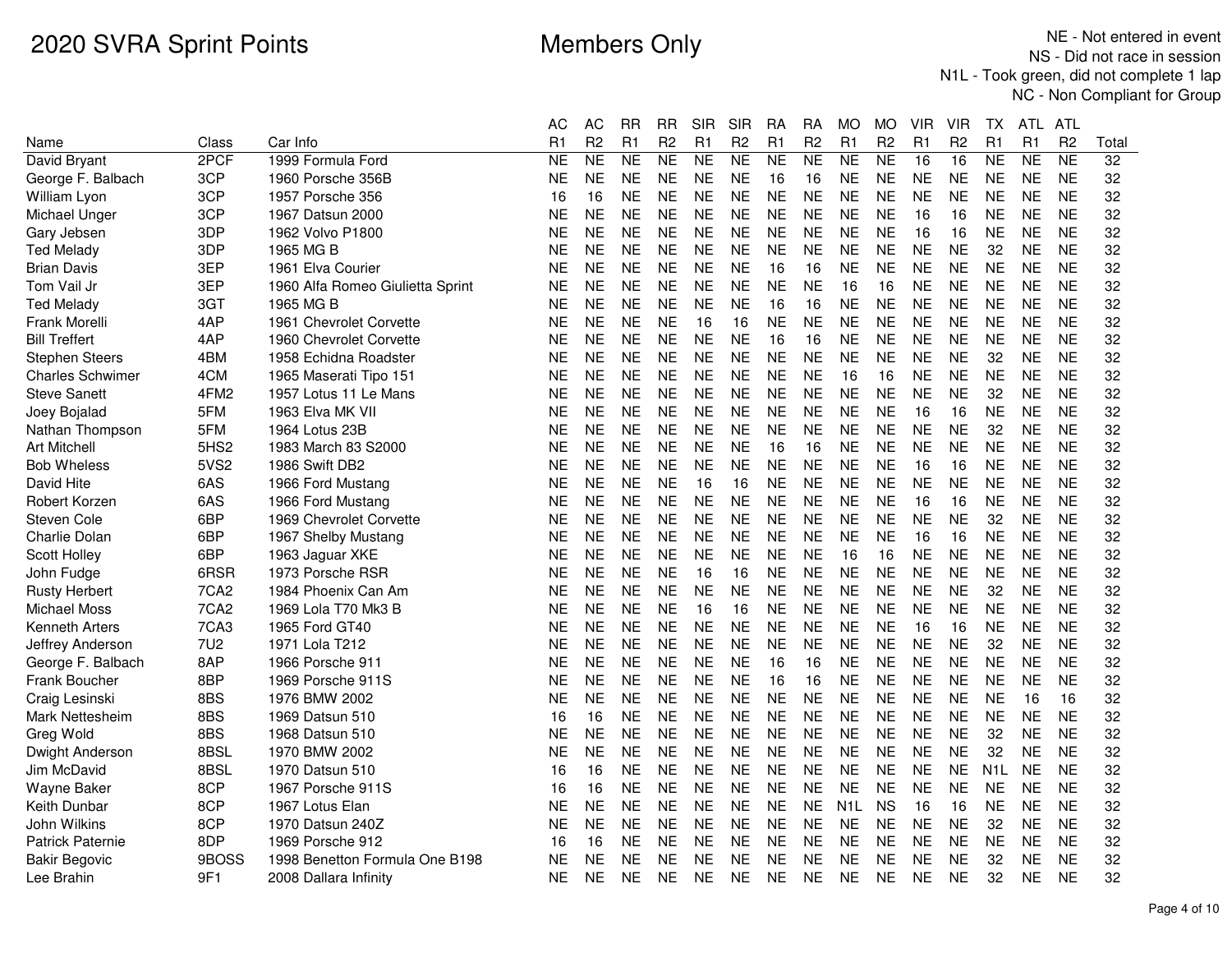|                        |                  |                             | АC             | АC             | RR        | RR             | SIR            | SIR            | RA             | RA             | МO             | МO             | VIR            | VIR            | ΙX             | ATL.      | ATL            |                 |
|------------------------|------------------|-----------------------------|----------------|----------------|-----------|----------------|----------------|----------------|----------------|----------------|----------------|----------------|----------------|----------------|----------------|-----------|----------------|-----------------|
| Name                   | Class            | Car Info                    | R <sub>1</sub> | R <sub>2</sub> | R1        | R <sub>2</sub> | R1             | R <sub>2</sub> | R <sub>1</sub> | R <sub>2</sub> | R1             | R <sub>2</sub> | R1             | R <sub>2</sub> | R <sub>1</sub> | R1        | R <sub>2</sub> | Total           |
| Glenn Bilawsky         | 9F2              | 1998 Swift Formula Atlantic | <b>NE</b>      | <b>NE</b>      | <b>NE</b> | NE             | <b>NE</b>      | <b>NE</b>      | <b>NE</b>      | <b>NE</b>      | <b>NE</b>      | <b>NE</b>      | <b>NE</b>      | <b>NE</b>      | 32             | <b>NE</b> | <b>NE</b>      | $\overline{32}$ |
| Mark Sherwood          | 9F <sub>2</sub>  | 1995 Ralt RT41              | <b>NE</b>      | <b>NE</b>      | <b>NE</b> | <b>NE</b>      | <b>NE</b>      | <b>NE</b>      | <b>NE</b>      | <b>NE</b>      | <b>NE</b>      | <b>NE</b>      | 16             | 16             | <b>NE</b>      | <b>NE</b> | <b>NE</b>      | 32              |
| Hans Peter             | 9F3              | 2006 Swift 016              | NE             | <b>NE</b>      | <b>NE</b> | <b>NE</b>      | <b>NE</b>      | <b>NE</b>      | <b>NE</b>      | <b>NE</b>      | <b>NE</b>      | NE             | <b>NE</b>      | <b>NE</b>      | 32             | <b>NE</b> | <b>NE</b>      | 32              |
| <b>Tom Fraelich</b>    | 9FC              | 1979 March Super Vee        | NE             | <b>NE</b>      | <b>NE</b> | <b>NE</b>      | <b>NE</b>      | <b>NE</b>      | <b>NE</b>      | <b>NE</b>      | 16             | 16             | <b>NE</b>      | <b>NE</b>      | <b>NE</b>      | <b>NE</b> | <b>NS</b>      | 32              |
| Michael Wirrick        | 2CF              | 1975 Zink Z10C              | NE             | <b>NE</b>      | <b>NE</b> | <b>NE</b>      | <b>NE</b>      | <b>NE</b>      | <b>NE</b>      | <b>NE</b>      | 6              | 6              | <b>NE</b>      | <b>NE</b>      | 18             | <b>NE</b> | <b>NE</b>      | 30              |
| Ron Hornig             | 2FB              | 1971 Brabham BT35-32        | NE             | <b>NE</b>      | <b>NE</b> | <b>NE</b>      | <b>NE</b>      | <b>NE</b>      | <b>NE</b>      | <b>NE</b>      | <b>NE</b>      | <b>NE</b>      | 9              | 7              | 14             | <b>NE</b> | <b>NE</b>      | 30              |
| <b>Travis Engen</b>    | 2FB              | 1970 Chevron B17b           | <b>NE</b>      | <b>NE</b>      | <b>NE</b> | <b>NE</b>      | <b>NE</b>      | <b>NE</b>      | <b>NE</b>      | <b>NE</b>      | <b>NE</b>      | <b>NE</b>      | 7              | 12             | 10             | <b>NE</b> | <b>NE</b>      | 29              |
| Pearce Raeder          | 2FB              | 1971 Lotus 69b              | <b>NE</b>      | <b>NE</b>      | <b>NE</b> | <b>NE</b>      | <b>NE</b>      | <b>NE</b>      | 12             | 9              | <b>NE</b>      | <b>NE</b>      | <b>NE</b>      | <b>NE</b>      | 8              | <b>NE</b> | <b>NE</b>      | 29              |
| Karman Cusack          | 10GT2            | 1990 Oldsmobile Cutlass     | <b>NE</b>      | <b>NE</b>      | <b>NE</b> | <b>NE</b>      | 12             | 16             | <b>NE</b>      | <b>NE</b>      | <b>NE</b>      | <b>NE</b>      | <b>NE</b>      | <b>NE</b>      | <b>NE</b>      | <b>NE</b> | <b>NE</b>      | 28              |
| Lance Ausec            | 10GT4            | 2014 Camaro Z28             | <b>NE</b>      | <b>NE</b>      | <b>NE</b> | <b>NE</b>      | <b>NE</b>      | <b>NE</b>      | <b>NE</b>      | <b>NE</b>      | <b>NE</b>      | <b>NE</b>      | $\overline{7}$ | 12             | <b>NE</b>      | 9         | <b>NS</b>      | 28              |
| Tom Forgione           | 10SC3            | 2002 Ford Taurus            | NE             | <b>NE</b>      | <b>NE</b> | <b>NE</b>      | <b>NE</b>      | <b>NE</b>      | <b>NE</b>      | NE             | 12             | 16             | <b>NE</b>      | <b>NE</b>      | <b>NE</b>      | <b>NE</b> | <b>NE</b>      | 28              |
| Mark Gobble            | 10SC3            | 2002 Chevrolet Monte Carlo  | <b>NE</b>      | <b>NE</b>      | <b>NE</b> | <b>NE</b>      | <b>NE</b>      | <b>NE</b>      | <b>NE</b>      | <b>NE</b>      | <b>NE</b>      | <b>NE</b>      | 12             | 16             | <b>NE</b>      | <b>NE</b> | <b>NE</b>      | 28              |
| Gregory Seferian       | 12MP1            | 1982 Alfa Romeo GTV6        | <b>NE</b>      | <b>NE</b>      | <b>NE</b> | <b>NE</b>      | 12             | 16             | <b>NE</b>      | <b>NE</b>      | <b>NE</b>      | <b>NE</b>      | <b>NE</b>      | <b>NE</b>      | <b>NE</b>      | <b>NE</b> | <b>NE</b>      | 28              |
| <b>Robert Burnside</b> | 2FB              | 1969 Brabham BT29           | NE             | <b>NE</b>      | <b>NE</b> | <b>NE</b>      | <b>NE</b>      | <b>NE</b>      | 16             | 12             | <b>NE</b>      | <b>NE</b>      | <b>NE</b>      | <b>NE</b>      | <b>NE</b>      | <b>NE</b> | <b>NE</b>      | 28              |
| Thomas Grudovich       | 2FJ <sub>2</sub> | 1960 Elva 200 FJ            | NE             | <b>NE</b>      | <b>NE</b> | <b>NE</b>      | <b>NE</b>      | <b>NE</b>      | <b>NE</b>      | <b>NE</b>      | <b>NE</b>      | <b>NE</b>      | 16             | 12             | <b>NE</b>      | <b>NE</b> | <b>NE</b>      | 28              |
| Joshua Mitchell        | 2FJ <sub>2</sub> | 1960 Lotus 18               | <b>NE</b>      | <b>NE</b>      | <b>NE</b> | <b>NE</b>      | <b>NE</b>      | <b>NE</b>      | <b>NE</b>      | <b>NE</b>      | <b>NE</b>      | <b>NE</b>      | 12             | 16             | <b>NE</b>      | <b>NE</b> | <b>NE</b>      | 28              |
| <b>Cliff Murray</b>    | 3CP              | 1960 Devin Model D Porsche  | <b>NE</b>      | <b>NE</b>      | <b>NE</b> | <b>NE</b>      | <b>NE</b>      | <b>NE</b>      | <b>NE</b>      | <b>NE</b>      | 12             | 16             | <b>NE</b>      | <b>NE</b>      | <b>NE</b>      | <b>NE</b> | <b>NE</b>      | 28              |
| <b>Vic Skirmants</b>   | 3CP              | 1961 Porsche 356B           | NE             | <b>NE</b>      | <b>NE</b> | <b>NE</b>      | $\overline{7}$ | <b>NS</b>      | <b>NE</b>      | <b>NE</b>      | 9              | 12             | <b>NE</b>      | <b>NE</b>      | <b>NE</b>      | <b>NE</b> | <b>NE</b>      | 28              |
| Glenn Jividen Jr.      | 5S <sub>2</sub>  | 2000 Carbir CS2             | <b>NE</b>      | <b>NE</b>      | <b>NE</b> | <b>NE</b>      | <b>NE</b>      | <b>NE</b>      | <b>NE</b>      | <b>NE</b>      | <b>NE</b>      | <b>NE</b>      | 12             | 16             | <b>NE</b>      | <b>NE</b> | <b>NE</b>      | 28              |
| Michael Origer         | 6AP              | 1969 Chevrolet Corvette     | <b>NE</b>      | <b>NE</b>      | <b>NE</b> | <b>NE</b>      | <b>NE</b>      | <b>NE</b>      | <b>NE</b>      | <b>NE</b>      | 12             | 16             | <b>NE</b>      | <b>NE</b>      | <b>NE</b>      | <b>NE</b> | <b>NE</b>      | 28              |
| Scott Shadel           | 6TA              | 1969 Chevrolet Camaro       | NE             | <b>NE</b>      | <b>NE</b> | <b>NE</b>      | <b>NE</b>      | <b>NE</b>      | 16             | 12             | <b>NE</b>      | <b>NE</b>      | <b>NE</b>      | <b>NE</b>      | <b>NE</b>      | <b>NE</b> | <b>NE</b>      | 28              |
| Chip Halverson         | 7U2              | 1976 Chevron B36            | NE             | <b>NE</b>      | <b>NE</b> | <b>NE</b>      | 12             | 16             | <b>NE</b>      | <b>NE</b>      | <b>NE</b>      | NE             | <b>NE</b>      | <b>NE</b>      | <b>NE</b>      | <b>NE</b> | <b>NE</b>      | 28              |
| Tom Benjamin           | 8BS              | 1969 Alfa Romeo GTV         | NE             | <b>NE</b>      | <b>NE</b> | <b>NE</b>      | 16             | 12             | <b>NE</b>      | <b>NE</b>      | <b>NE</b>      | <b>NE</b>      | <b>NE</b>      | <b>NE</b>      | <b>NE</b>      | <b>NE</b> | <b>NE</b>      | 28              |
| James Johnston Jr.     | 9F3              | 2004 Mazda Pro Formula      | <b>NE</b>      | <b>NE</b>      | <b>NE</b> | <b>NE</b>      | <b>NE</b>      | <b>NE</b>      | <b>NE</b>      | <b>NE</b>      | 9              | 9              | <b>NE</b>      | <b>NE</b>      | 10             | <b>NE</b> | <b>NE</b>      | 28              |
| Mark Seiler            | 2CF              | 1977 Crossle 32F            | <b>NE</b>      | <b>NE</b>      | 16        | <b>NS</b>      | <b>NE</b>      | <b>NE</b>      | <b>NE</b>      | <b>NE</b>      | $\overline{4}$ | 5              | <b>NE</b>      | <b>NE</b>      | <b>NE</b>      | <b>NE</b> | <b>NE</b>      | 25              |
| <b>Craig Conley</b>    | 6BP              | 1966 Ford Mustang GT350     | 9              | 16             | NE.       | <b>NE</b>      | <b>NE</b>      | <b>NE</b>      | <b>NE</b>      | <b>NE</b>      | <b>NE</b>      | <b>NE</b>      | <b>NE</b>      | <b>NE</b>      | <b>NE</b>      | <b>NE</b> | <b>NE</b>      | 25              |
| James Cullen           | 7CA1             | 1970 Lola T70 MK IIIB       | <b>NE</b>      | <b>NE</b>      | <b>NE</b> | <b>NE</b>      | <b>NE</b>      | <b>NE</b>      | <b>NE</b>      | <b>NE</b>      | <b>NE</b>      | <b>NE</b>      | 9              | 16             | <b>NE</b>      | <b>NE</b> | <b>NE</b>      | 25              |
| John Wiley             | 8AP              | 1977 Datsun 280Z            | NE             | <b>NE</b>      | <b>NE</b> | <b>NE</b>      | <b>NE</b>      | <b>NE</b>      | <b>NE</b>      | <b>NE</b>      | 9              | 16             | <b>NE</b>      | <b>NE</b>      | <b>NE</b>      | <b>NE</b> | <b>NE</b>      | 25              |
| <b>Walter Brown</b>    | 10GT2            | 1987 Chevrolet Camaro       | NE             | <b>NE</b>      | <b>NE</b> | <b>NE</b>      | <b>NE</b>      | <b>NE</b>      | <b>NE</b>      | <b>NE</b>      | <b>NE</b>      | <b>NE</b>      | <b>NE</b>      | <b>NE</b>      | 24             | <b>NE</b> | <b>NE</b>      | 24              |
| Marc Balocco           | 10GT4            | 2012 Ferrari 458 Challenge  | <b>NE</b>      | <b>NE</b>      | NE        | <b>NE</b>      | <b>NE</b>      | <b>NE</b>      | <b>NE</b>      | NE             | <b>NE</b>      | <b>NE</b>      | <b>NE</b>      | <b>NE</b>      | 24             | <b>NE</b> | <b>NE</b>      | 24              |
| Jeffrey Bernatovich    | 10GT4            | 1990 Chevrolet GT1 Corvette | <b>NE</b>      | <b>NE</b>      | <b>NE</b> | <b>NE</b>      | 12             | 12             | <b>NE</b>      | <b>NE</b>      | <b>NE</b>      | <b>NE</b>      | <b>NE</b>      | <b>NE</b>      | <b>NE</b>      | <b>NE</b> | <b>NE</b>      | 24              |
| John Cloud             | 10SC3            | 1993 Pontiac Grand Prix     | <b>NE</b>      | <b>NE</b>      | <b>NE</b> | <b>NE</b>      | <b>NE</b>      | <b>NE</b>      | <b>NE</b>      | <b>NE</b>      | <b>NE</b>      | <b>NE</b>      | <b>NE</b>      | <b>NE</b>      | 24             | <b>NE</b> | <b>NE</b>      | 24              |
| Dan Maloy              | <b>10SC3</b>     | 2006 Chevrolet Monte Carlo  | <b>NE</b>      | <b>NE</b>      | <b>NE</b> | <b>NE</b>      | <b>NE</b>      | <b>NE</b>      | <b>NE</b>      | <b>NE</b>      | <b>NE</b>      | <b>NE</b>      | <b>NE</b>      | <b>NE</b>      | <b>NE</b>      | 12        | 12             | 24              |
| Lee Brahin             | 11GTP3           | 1995 Ralt RT-41 SR          | <b>NE</b>      | <b>NE</b>      | NE.       | <b>NE</b>      | 12             | 12             | <b>NE</b>      | <b>NE</b>      | <b>NE</b>      | <b>NE</b>      | <b>NE</b>      | <b>NE</b>      | <b>NE</b>      | <b>NE</b> | <b>NE</b>      | 24              |
| Johnny Kanavas         | 11GTP3           | 2010 Lola B08/90            | <b>NE</b>      | <b>NE</b>      | <b>NE</b> | <b>NE</b>      | <b>NE</b>      | <b>NE</b>      | <b>NE</b>      | <b>NE</b>      | <b>NE</b>      | <b>NE</b>      | <b>NE</b>      | <b>NE</b>      | 24             | <b>NE</b> | <b>NE</b>      | 24              |
| Clay Hargitt           | 12MP3            | 2008 Ford Mustang FR500S    | NE             | <b>NE</b>      | <b>NE</b> | <b>NE</b>      | <b>NE</b>      | <b>NE</b>      | 12             | 12             | <b>NE</b>      | <b>NE</b>      | <b>NE</b>      | <b>NE</b>      | <b>NE</b>      | <b>NE</b> | <b>NE</b>      | 24              |
| J.R. Smith             | 12MP3            | 2013 Ford Mustang           | 12             | 12             | <b>NE</b> | <b>NE</b>      | <b>NE</b>      | <b>NE</b>      | <b>NE</b>      | <b>NE</b>      | <b>NE</b>      | <b>NE</b>      | <b>NE</b>      | <b>NE</b>      | <b>NE</b>      | <b>NE</b> | <b>NE</b>      | 24              |
| <b>Matthew Barbour</b> | 2FF              | 1969 Macon MR7B             | <b>NE</b>      | <b>NE</b>      | <b>NE</b> | <b>NE</b>      | <b>NE</b>      | <b>NE</b>      | <b>NE</b>      | NE             | 12             | 12             | <b>NE</b>      | <b>NE</b>      | <b>NE</b>      | <b>NE</b> | <b>NE</b>      | 24              |
| Roland Johnson         | 2FF              | 1967 Lotus 51               | <b>NE</b>      | <b>NE</b>      | <b>NE</b> | <b>NE</b>      | <b>NE</b>      | <b>NE</b>      | <b>NE</b>      | <b>NE</b>      | <b>NE</b>      | <b>NE</b>      | <b>NE</b>      | <b>NE</b>      | 24             | <b>NE</b> | <b>NE</b>      | 24              |
| Neil Hamilton          | 2PCF             | 1981 VanDiemen RF81         | NE             | <b>NE</b>      | <b>NE</b> | <b>NE</b>      | <b>NE</b>      | <b>NE</b>      | <b>NE</b>      | <b>NE</b>      | 12             | 12             | <b>NE</b>      | <b>NE</b>      | <b>NE</b>      | <b>NE</b> | <b>NE</b>      | 24              |
| James Jackson          | 3CP              | 1964 Porsche 356            | NE             | <b>NE</b>      | <b>NE</b> | <b>NE</b>      | <b>NE</b>      | <b>NE</b>      | 12             | 12             | <b>NE</b>      | <b>NE</b>      | <b>NE</b>      | <b>NE</b>      | <b>NE</b>      | <b>NE</b> | <b>NE</b>      | 24              |
|                        |                  |                             |                |                |           |                |                |                |                |                |                |                |                |                |                |           |                |                 |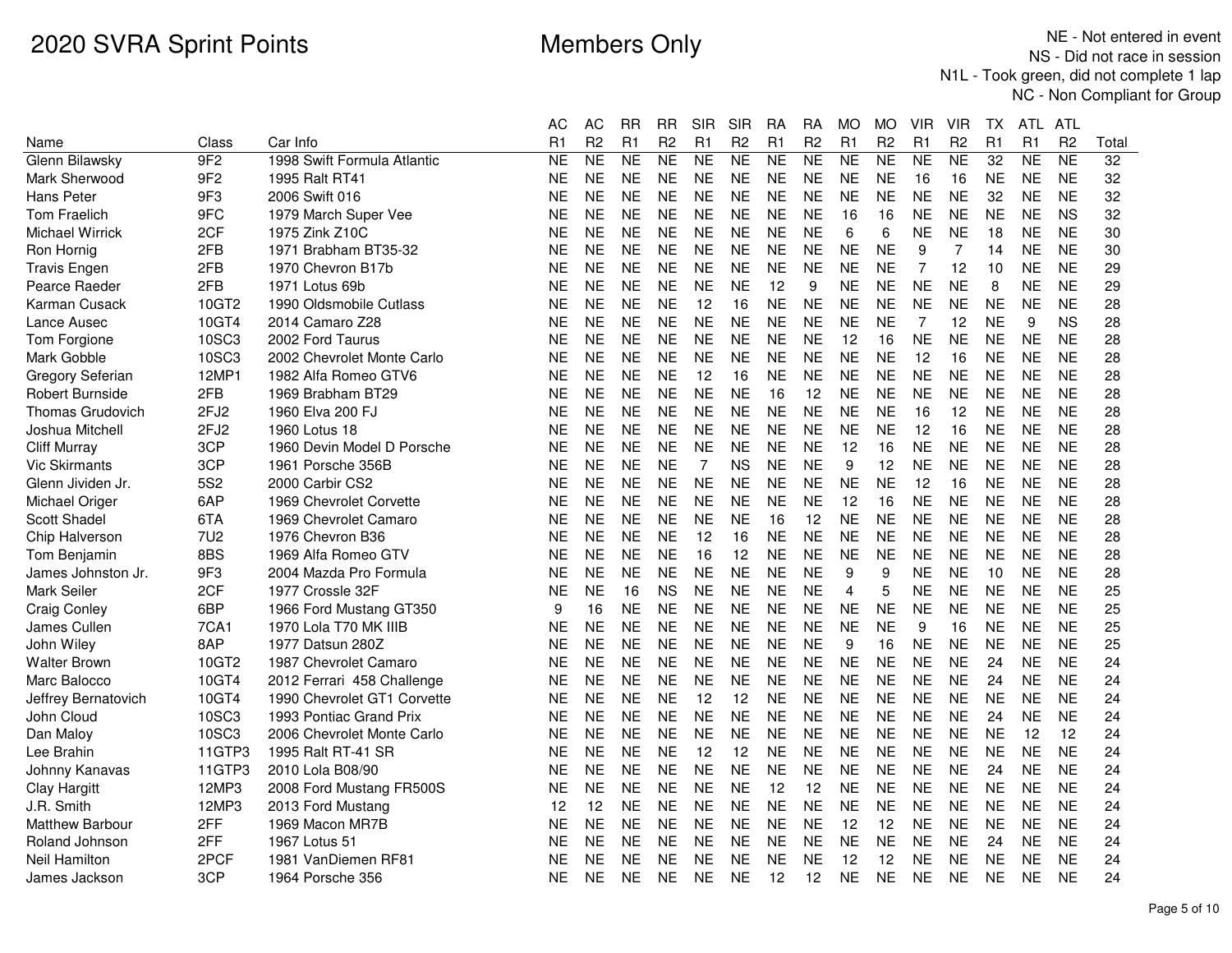|                        |                  |                                      | АC        | AC              | RR        | RR             | SIR            | <b>SIR</b>     | RA               | RA             | МO             | МO             | VIR            | VIR              | TХ             | ATL.      | ATL            |       |
|------------------------|------------------|--------------------------------------|-----------|-----------------|-----------|----------------|----------------|----------------|------------------|----------------|----------------|----------------|----------------|------------------|----------------|-----------|----------------|-------|
| Name                   | Class            | Car Info                             | R1        | R <sub>2</sub>  | R1        | R <sub>2</sub> | R1             | R <sub>2</sub> | R1               | R <sub>2</sub> | R1             | R <sub>2</sub> | R1             | R <sub>2</sub>   | R <sub>1</sub> | R1        | R <sub>2</sub> | Total |
| Max Jamiesson          | 3CP              | 1960 Porsche 356                     | 12        | $\overline{12}$ | <b>NE</b> | <b>NE</b>      | N <sub>E</sub> | <b>NE</b>      | <b>NE</b>        | <b>NE</b>      | NE             | NE             | <b>NE</b>      | <b>NE</b>        | <b>NE</b>      | NE        | <b>NE</b>      | 24    |
| Jeffrey Barbour        | 3DP              | 1964 MG B                            | <b>NE</b> | <b>NE</b>       | <b>NE</b> | <b>NE</b>      | 12             | 12             | <b>NE</b>        | <b>NE</b>      | <b>NE</b>      | <b>NE</b>      | <b>NE</b>      | <b>NE</b>        | <b>NE</b>      | <b>NE</b> | <b>NE</b>      | 24    |
| <b>Andrew Moore</b>    | 3DP              | 1965 MG B                            | <b>NE</b> | <b>NE</b>       | <b>NE</b> | <b>NE</b>      | <b>NE</b>      | NE             | <b>NE</b>        | <b>NE</b>      | <b>NE</b>      | NE.            | 12             | 12               | <b>NE</b>      | <b>NE</b> | <b>NE</b>      | 24    |
| Ken Morris             | 3DP              | 1969 MG B                            | <b>NE</b> | <b>NE</b>       | <b>NE</b> | <b>NE</b>      | <b>NE</b>      | <b>NE</b>      | <b>NE</b>        | <b>NE</b>      | <b>NE</b>      | <b>NE</b>      | <b>NE</b>      | <b>NE</b>        | 24             | <b>NE</b> | <b>NE</b>      | 24    |
| <b>James Schardt</b>   | 3DP              | 1966 Chevrolet Yenko Stinger Corvair | NE.       | <b>NE</b>       | <b>NE</b> | <b>NE</b>      | <b>NE</b>      | <b>NE</b>      | <b>NE</b>        | <b>NE</b>      | 12             | 12             | <b>NE</b>      | <b>NE</b>        | <b>NE</b>      | <b>NE</b> | <b>NE</b>      | 24    |
| Chris Nussbaum         | 5FM              | 1994 Toyota WSR                      | <b>NE</b> | <b>NE</b>       | <b>NE</b> | <b>NE</b>      | 12             | 12             | <b>NE</b>        | <b>NE</b>      | <b>NE</b>      | <b>NE</b>      | <b>NE</b>      | <b>NE</b>        | <b>NE</b>      | <b>NE</b> | <b>NE</b>      | 24    |
| Glenn Bryant           | 5S <sub>2</sub>  | 1988 Lola T88-90                     | NE.       | <b>NE</b>       | <b>NE</b> | <b>NE</b>      | <b>NE</b>      | <b>NE</b>      | <b>NE</b>        | <b>NE</b>      | <b>NE</b>      | NE.            | <b>NE</b>      | <b>NE</b>        | 24             | <b>NE</b> | <b>NE</b>      | 24    |
| <b>Robert Dusek II</b> | 5VS2             | 1986 Swift DB2                       | <b>NE</b> | <b>NE</b>       | <b>NE</b> | <b>NE</b>      | <b>NE</b>      | <b>NE</b>      | <b>NE</b>        | <b>NE</b>      | 12             | 12             | <b>NE</b>      | <b>NE</b>        | <b>NE</b>      | <b>NE</b> | <b>NE</b>      | 24    |
| Paiman Owtad           | 5VS2             | 1986 Tiga SC86                       | <b>NE</b> | <b>NE</b>       | <b>NE</b> | <b>NE</b>      | <b>NE</b>      | <b>NE</b>      | <b>NE</b>        | <b>NE</b>      | <b>NE</b>      | <b>NE</b>      | <b>NE</b>      | <b>NE</b>        | 24             | <b>NE</b> | <b>NE</b>      | 24    |
| Keith Dunbar           | 6AP              | 1962 Jaguar E Type                   | <b>NE</b> | <b>NE</b>       | <b>NE</b> | <b>NE</b>      | <b>NE</b>      | <b>NE</b>      | <b>NE</b>        | <b>NE</b>      | <b>NE</b>      | <b>NE</b>      | 12             | 12               | <b>NE</b>      | <b>NE</b> | <b>NE</b>      | 24    |
| Dave Kunicki           | 6AP              | 1969 Chevrolet Corvette              | <b>NE</b> | <b>NE</b>       | <b>NE</b> | <b>NE</b>      | <b>NE</b>      | <b>NE</b>      | <b>NE</b>        | <b>NE</b>      | <b>NE</b>      | <b>NE</b>      | <b>NE</b>      | <b>NE</b>        | 24             | <b>NE</b> | <b>NE</b>      | 24    |
| Larry Ligas            | 6AP              | 1961 Jaguar XKE                      | <b>NE</b> | <b>NE</b>       | <b>NE</b> | <b>NE</b>      | 12             | 12             | <b>NE</b>        | <b>NE</b>      | <b>NE</b>      | <b>NE</b>      | <b>NE</b>      | <b>NE</b>        | <b>NE</b>      | <b>NE</b> | <b>NE</b>      | 24    |
| Ron Ramsey             | 6BP              | 1965 Chevrolet Corvette Roadster     | <b>NE</b> | <b>NE</b>       | <b>NE</b> | <b>NE</b>      | 12             | 12             | <b>NE</b>        | <b>NE</b>      | <b>NE</b>      | <b>NE</b>      | <b>NE</b>      | <b>NE</b>        | <b>NE</b>      | <b>NE</b> | <b>NE</b>      | 24    |
| Daniel Haynes          | 6TA              | 1970 Ford Mustang                    | <b>NE</b> | <b>NE</b>       | <b>NE</b> | <b>NE</b>      | <b>NE</b>      | <b>NE</b>      | <b>NE</b>        | <b>NE</b>      | <b>NE</b>      | <b>NE</b>      | <b>NE</b>      | <b>NE</b>        | 24             | <b>NE</b> | <b>NE</b>      | 24    |
| Mac McCombs            | 7CA1             | 1966 Ford GT40                       | <b>NE</b> | <b>NE</b>       | <b>NE</b> | <b>NE</b>      | <b>NE</b>      | <b>NE</b>      | <b>NE</b>        | <b>NE</b>      | <b>NE</b>      | <b>NE</b>      | 12             | 12               | <b>NE</b>      | <b>NE</b> | <b>NE</b>      | 24    |
| <b>Mike Plotz</b>      | 7CA <sub>2</sub> | 1975 March 75S                       | <b>NE</b> | <b>NE</b>       | <b>NE</b> | <b>NE</b>      | 12             | 12             | <b>NE</b>        | <b>NE</b>      | <b>NE</b>      | <b>NE</b>      | <b>NE</b>      | <b>NE</b>        | <b>NE</b>      | <b>NE</b> | <b>NE</b>      | 24    |
| Philip Meany Jr.       | <b>7U2</b>       | 1970 Chevron Gropa CMC #11           | <b>NE</b> | <b>NE</b>       | <b>NE</b> | <b>NE</b>      | <b>NE</b>      | <b>NE</b>      | <b>NE</b>        | <b>NE</b>      | <b>NE</b>      | <b>NE</b>      | 12             | 12               | <b>NE</b>      | <b>NE</b> | <b>NE</b>      | 24    |
| <b>Ryan Festerling</b> | 8BP              | 1969 Porsche 911S                    | <b>NE</b> | <b>NE</b>       | <b>NE</b> | <b>NE</b>      | <b>NE</b>      | <b>NE</b>      | 12               | 12             | <b>NE</b>      | <b>NE</b>      | <b>NE</b>      | <b>NE</b>        | <b>NE</b>      | <b>NE</b> | <b>NE</b>      | 24    |
| Craig Hauenstein       | 8BS              | 1968 BMW 2002                        | 12        | 12              | <b>NE</b> | <b>NE</b>      | <b>NE</b>      | <b>NE</b>      | <b>NE</b>        | <b>NE</b>      | <b>NE</b>      | <b>NE</b>      | <b>NE</b>      | <b>NE</b>        | <b>NE</b>      | <b>NE</b> | <b>NE</b>      | 24    |
| Bernardo D. Martinez   | 8BS              | 1972 Alfa Romeo Berlina              | <b>NE</b> | <b>NE</b>       | <b>NE</b> | <b>NE</b>      | <b>NE</b>      | <b>NE</b>      | <b>NE</b>        | <b>NE</b>      | <b>NE</b>      | <b>NE</b>      | <b>NE</b>      | <b>NE</b>        | 24             | <b>NE</b> | <b>NE</b>      | 24    |
| Rob Bellevue           | 8BSL             | 1971 BMW 2002                        | 12        | 12              | <b>NE</b> | <b>NE</b>      | <b>NE</b>      | <b>NE</b>      | <b>NE</b>        | <b>NE</b>      | <b>NE</b>      | <b>NE</b>      | <b>NE</b>      | <b>NE</b>        | <b>NE</b>      | <b>NE</b> | <b>NE</b>      | 24    |
| <b>Robert Mocas</b>    | 8DP              | 1969 Alfa Romeo Spider               | NE        | <b>NE</b>       | <b>NE</b> | <b>NE</b>      | <b>NE</b>      | <b>NE</b>      | <b>NE</b>        | <b>NE</b>      | 12             | 12             | <b>NE</b>      | <b>NE</b>        | <b>NE</b>      | <b>NE</b> | <b>NE</b>      | 24    |
| <b>Bruce Hamilton</b>  | 9F1              | 2008 Dallara Infinity                | NE        | <b>NE</b>       | <b>NE</b> | <b>NE</b>      | <b>NE</b>      | <b>NE</b>      | <b>NE</b>        | <b>NE</b>      | <b>NE</b>      | <b>NE</b>      | <b>NE</b>      | <b>NE</b>        | 24             | <b>NE</b> | <b>NE</b>      | 24    |
| Doris Siebert          | 9F <sub>2</sub>  | 2008 Dallara F007                    | <b>NE</b> | <b>NE</b>       | <b>NE</b> | <b>NE</b>      | <b>NE</b>      | <b>NE</b>      | <b>NE</b>        | <b>NE</b>      | <b>NE</b>      | <b>NE</b>      | <b>NE</b>      | <b>NE</b>        | 24             | <b>NE</b> | <b>NE</b>      | 24    |
| <b>Stuart Crow</b>     | 9F3              | 1992 Ralt RT40                       | <b>NE</b> | <b>NE</b>       | <b>NE</b> | <b>NE</b>      | <b>NE</b>      | <b>NE</b>      | <b>NE</b>        | <b>NE</b>      | <b>NE</b>      | <b>NE</b>      | <b>NE</b>      | <b>NE</b>        | 24             | <b>NE</b> | <b>NE</b>      | 24    |
| <b>Bob Lima</b>        | 6BP              | 1969 Chevrolet Corvette              | <b>NE</b> | <b>NE</b>       | <b>NE</b> | <b>NE</b>      | 16             | 7              | <b>NE</b>        | <b>NE</b>      | <b>NE</b>      | <b>NE</b>      | <b>NE</b>      | <b>NE</b>        | <b>NE</b>      | <b>NE</b> | <b>NE</b>      | 23    |
| Robert Baloh           | 9F3              | 2006 Mazda Pro Formula Mazda         | <b>NE</b> | <b>NE</b>       | <b>NE</b> | <b>NE</b>      | <b>NE</b>      | <b>NE</b>      | N <sub>1</sub> L | 9              | 7              | 7              | <b>NE</b>      | <b>NE</b>        | <b>NE</b>      | <b>NE</b> | <b>NE</b>      | 23    |
| Susan Patterson        | 3CP              | 1966 Ginetta G4                      | <b>NE</b> | <b>NE</b>       | <b>NE</b> | <b>NE</b>      | <b>NE</b>      | <b>NE</b>      | <b>NE</b>        | <b>NE</b>      | <b>NE</b>      | <b>NE</b>      | $\overline{4}$ | N <sub>1</sub> L | 18             | <b>NE</b> | <b>NE</b>      | 22    |
| <b>Bill Heifner</b>    | 10GT4            | 2011 Cadillac CTS-VR                 | <b>NE</b> | <b>NE</b>       | <b>NE</b> | <b>NE</b>      | <b>NE</b>      | <b>NE</b>      | <b>NE</b>        | <b>NE</b>      | 9              | 12             | <b>NE</b>      | <b>NE</b>        | <b>NE</b>      | <b>NE</b> | <b>NE</b>      | 21    |
| Mark Pladson           | 3DP              | 1964 Morgan 4/4                      | 12        | <b>NS</b>       | NE        | <b>NE</b>      | <b>NE</b>      | <b>NE</b>      | <b>NS</b>        | 9              | <b>NE</b>      | <b>NE</b>      | <b>NE</b>      | <b>NE</b>        | <b>NE</b>      | <b>NE</b> | <b>NE</b>      | 21    |
| John Delane            | 5FM              | 1962 Lotus 7 Series 2                | <b>NE</b> | <b>NE</b>       | <b>NE</b> | <b>NE</b>      | <b>NE</b>      | <b>NE</b>      | <b>NE</b>        | <b>NE</b>      | <b>NE</b>      | <b>NE</b>      | 9              | 12               | <b>NE</b>      | <b>NE</b> | <b>NE</b>      | 21    |
| Michael Mosley         | 6TA              | 1967 Mercury Cougar                  | <b>NE</b> | <b>NE</b>       | <b>NE</b> | <b>NE</b>      | 12             | 9              | <b>NE</b>        | <b>NE</b>      | <b>NE</b>      | <b>NE</b>      | <b>NE</b>      | <b>NE</b>        | <b>NE</b>      | <b>NE</b> | <b>NE</b>      | 21    |
| Steve Rauh             | 8BS              | 1972 Alfa Romeo GTV 2000             | <b>NE</b> | <b>NE</b>       | <b>NE</b> | <b>NE</b>      | <b>NE</b>      | <b>NE</b>      | <b>NE</b>        | <b>NE</b>      | 9              | 12             | <b>NE</b>      | <b>NE</b>        | <b>NE</b>      | <b>NE</b> | <b>NE</b>      | 21    |
| James Farley           | 6AP              | 1966 Ford Cobra                      | <b>NE</b> | <b>NE</b>       | <b>NE</b> | <b>NE</b>      | 6              | <b>NS</b>      | <b>NE</b>        | <b>NE</b>      | <b>NE</b>      | <b>NE</b>      | <b>NE</b>      | <b>NE</b>        | <b>NE</b>      | 7         | $\overline{7}$ | 20    |
| Steven Egger           | 2CF              | 1979 Lola T540                       | 12        | 7               | <b>NE</b> | <b>NE</b>      | <b>NE</b>      | <b>NE</b>      | <b>NE</b>        | <b>NE</b>      | <b>NE</b>      | <b>NE</b>      | <b>NE</b>      | <b>NE</b>        | <b>NE</b>      | <b>NE</b> | <b>NE</b>      | 19    |
| Dave Vincent           | 8AP              | 1972 Datsun 240Z                     | <b>NE</b> | <b>NE</b>       | <b>NE</b> | <b>NE</b>      | <b>NE</b>      | <b>NE</b>      | <b>NE</b>        | <b>NE</b>      | $\overline{7}$ | 12             | <b>NE</b>      | <b>NE</b>        | <b>NE</b>      | <b>NE</b> | <b>NE</b>      | 19    |
| Gordon Johnson         | 10GT2            | 1991 Oldsmobile Cutlass              | <b>NE</b> | <b>NE</b>       | <b>NE</b> | <b>NE</b>      | <b>NE</b>      | <b>NE</b>      | <b>NE</b>        | <b>NE</b>      | <b>NE</b>      | <b>NE</b>      | <b>NE</b>      | <b>NE</b>        | 18             | <b>NE</b> | <b>NE</b>      | 18    |
| Paul Read              | 11GTP3           | 2012 Radical SR8                     | <b>NE</b> | <b>NE</b>       | <b>NE</b> | <b>NE</b>      | <b>NE</b>      | <b>NE</b>      | <b>NE</b>        | <b>NE</b>      | <b>NE</b>      | <b>NE</b>      | <b>NE</b>      | <b>NE</b>        | 18             | <b>NE</b> | <b>NE</b>      | 18    |
| Ed Bull                | 12MP3            | 2010 Ford Mustang FR500c             | <b>NE</b> | <b>NE</b>       | <b>NE</b> | <b>NE</b>      | <b>NE</b>      | <b>NE</b>      | <b>NE</b>        | <b>NE</b>      | <b>NE</b>      | <b>NE</b>      | 9              | 9                | <b>NE</b>      | <b>NE</b> | <b>NE</b>      | 18    |
| Alex Fraser            | 1FP              | 1972 MG Midget                       | NE        | <b>NE</b>       | <b>NE</b> | <b>NE</b>      | <b>NE</b>      | <b>NE</b>      | <b>NE</b>        | <b>NE</b>      | <b>NE</b>      | <b>NE</b>      | <b>NE</b>      | <b>NE</b>        | <b>NE</b>      | 9         | 9              | 18    |
| Wes Allen              | 2CF              | 1978 Eagle DGF                       | <b>NE</b> | <b>NE</b>       | <b>NE</b> | <b>NE</b>      | <b>NE</b>      | <b>NE</b>      | <b>NE</b>        | <b>NE</b>      | 9              | 9              | <b>NE</b>      | <b>NE</b>        | <b>NE</b>      | <b>NE</b> | <b>NE</b>      | 18    |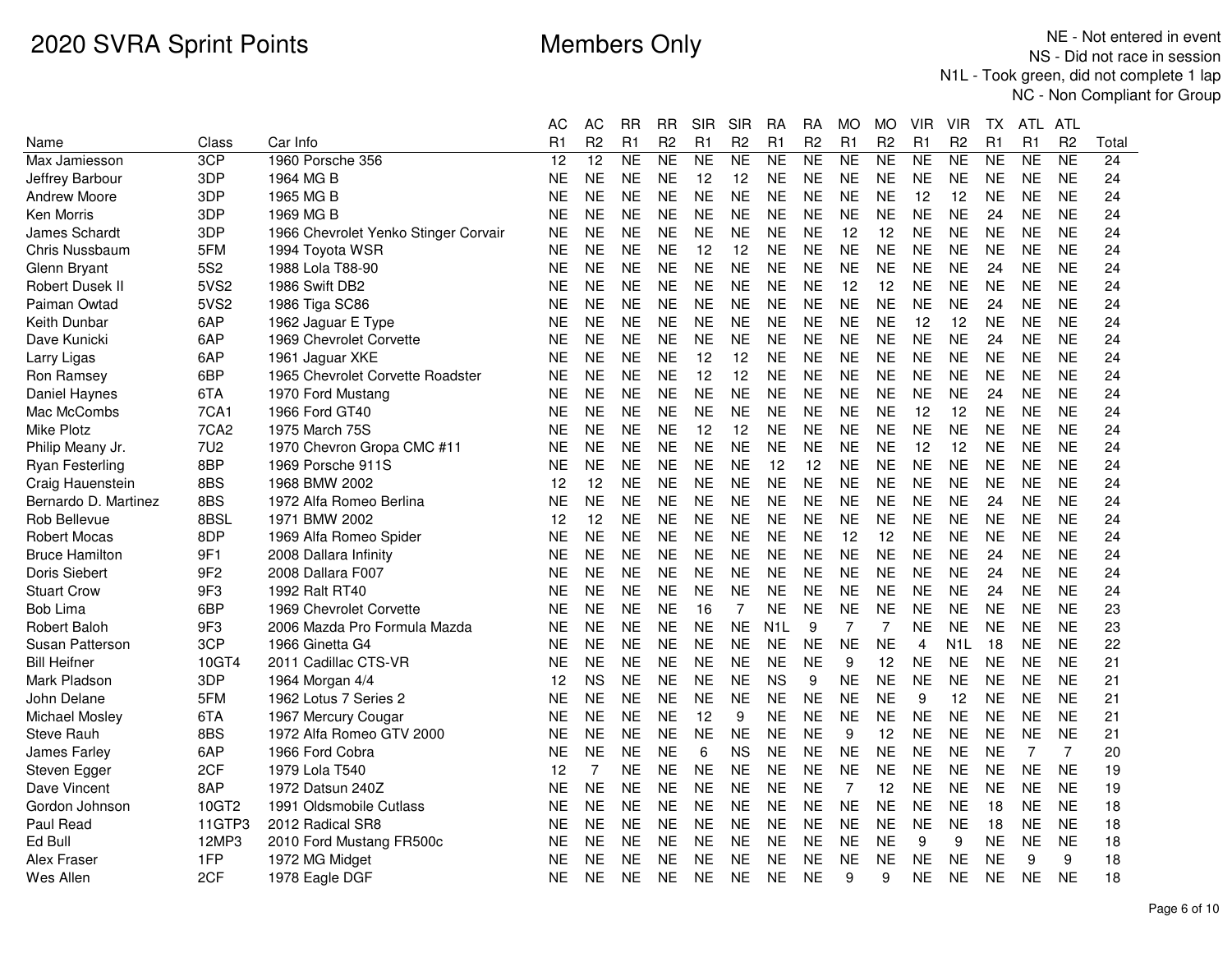|                         |                  |                                | АC        | AC             | RR             | RR             | SIR       | <b>SIR</b>     | RA        | RA             | МO             | МO             | VIR          | VIR            | TХ              | ATL.      | ATL            |       |
|-------------------------|------------------|--------------------------------|-----------|----------------|----------------|----------------|-----------|----------------|-----------|----------------|----------------|----------------|--------------|----------------|-----------------|-----------|----------------|-------|
| Name                    | Class            | Car Info                       | R1        | R <sub>2</sub> | R <sub>1</sub> | R <sub>2</sub> | R1        | R <sub>2</sub> | R1        | R <sub>2</sub> | R <sub>1</sub> | R <sub>2</sub> | R1           | R <sub>2</sub> | R <sub>1</sub>  | R1        | R <sub>2</sub> | Total |
| <b>Bruce Hamilton</b>   | 2FB              | 1970 Brabham BT 36             | <b>NE</b> | <b>NE</b>      | <b>NE</b>      | <b>NE</b>      | <b>NE</b> | <b>NE</b>      | <b>NE</b> | <b>NE</b>      | <b>NE</b>      | <b>NE</b>      | <b>NE</b>    | <b>NE</b>      | $\overline{18}$ | <b>NE</b> | <b>NE</b>      | 18    |
| <b>Graham Earley</b>    | 2FF              | 1971 Lotus 61                  | <b>NE</b> | <b>NE</b>      | <b>NE</b>      | <b>NE</b>      | <b>NE</b> | <b>NE</b>      | <b>NE</b> | <b>NE</b>      | 9              | 9              | <b>NE</b>    | <b>NE</b>      | <b>NE</b>       | <b>NE</b> | <b>NE</b>      | 18    |
| John Delane             | 2FJ <sub>2</sub> | 1960 Lotus 18FJR               | <b>NE</b> | <b>NE</b>      | <b>NE</b>      | <b>NE</b>      | <b>NE</b> | <b>NE</b>      | <b>NE</b> | <b>NE</b>      | <b>NE</b>      | <b>NE</b>      | 9            | 9              | <b>NE</b>       | <b>NE</b> | <b>NE</b>      | 18    |
| Jim Edmonds             | 2PCF             | 2001 Van Diemen Formula Ford   | NE        | <b>NE</b>      | <b>NE</b>      | <b>NE</b>      | <b>NE</b> | <b>NE</b>      | <b>NE</b> | <b>NE</b>      | <b>NE</b>      | <b>NE</b>      | <b>NE</b>    | <b>NE</b>      | 18              | <b>NE</b> | <b>NE</b>      | 18    |
| <b>Gregory Stamm</b>    | 2PCF             | 2000 Van Diemen RF00K          | ΝE        | <b>NE</b>      | <b>NE</b>      | <b>NE</b>      | <b>NE</b> | <b>NE</b>      | <b>NE</b> | <b>NE</b>      | $\overline{7}$ | 9              | <b>NE</b>    | <b>NE</b>      | $\overline{c}$  | <b>NE</b> | <b>NE</b>      | 18    |
| Willis Murphey Jr       | 5FM              | 1963 Elva Mk7S                 | NE        | <b>NE</b>      | <b>NE</b>      | <b>NE</b>      | <b>NE</b> | <b>NE</b>      | <b>NE</b> | <b>NE</b>      | <b>NE</b>      | <b>NE</b>      | <b>NE</b>    | <b>NE</b>      | 18              | <b>NE</b> | <b>NE</b>      | 18    |
| John F Boxhorn          | 5S <sub>2</sub>  | 2010 Carbir CS2                | NE        | <b>NE</b>      | <b>NE</b>      | <b>NE</b>      | <b>NE</b> | <b>NE</b>      | <b>NE</b> | <b>NE</b>      | <b>NE</b>      | <b>NE</b>      | <b>NE</b>    | <b>NE</b>      | 18              | <b>NE</b> | <b>NE</b>      | 18    |
| Tom Weglarz             | 6AP              | 1969 Chevrolet Corvette        | NE        | <b>NE</b>      | <b>NE</b>      | <b>NE</b>      | <b>NE</b> | <b>NE</b>      | <b>NE</b> | <b>NE</b>      | 9              | 9              | <b>NE</b>    | <b>NE</b>      | <b>NE</b>       | <b>NE</b> | <b>NE</b>      | 18    |
| John Fudge              | 6BP              | 1966 Bizzarrini 5300 GT        | NE        | <b>NE</b>      | <b>NE</b>      | <b>NE</b>      | <b>NE</b> | <b>NE</b>      | <b>NE</b> | <b>NE</b>      | <b>NE</b>      | <b>NE</b>      | <b>NE</b>    | <b>NE</b>      | 18              | <b>NE</b> | <b>NE</b>      | 18    |
| <b>Patrick Sessions</b> | 6BP              | 1966 Shelby GT350              | NE        | <b>NE</b>      | <b>NE</b>      | <b>NE</b>      | <b>NE</b> | <b>NE</b>      | <b>NE</b> | <b>NE</b>      | <b>NE</b>      | <b>NE</b>      | 9            | 9              | <b>NE</b>       | <b>NE</b> | <b>NE</b>      | 18    |
| <b>Bradley Steele</b>   | 6TA              | 1964 Ford Falcon               | ΝE        | <b>NE</b>      | <b>NE</b>      | <b>NE</b>      | <b>NE</b> | <b>NE</b>      | <b>NE</b> | NE             | <b>NE</b>      | NE             | <b>NE</b>    | <b>NE</b>      | <b>NE</b>       | 9         | 9              | 18    |
| Peter McLaughlin        | 7U <sub>2</sub>  | 1980 March 822                 | NE        | <b>NE</b>      | <b>NE</b>      | <b>NE</b>      | <b>NE</b> | <b>NE</b>      | <b>NE</b> | <b>NE</b>      | <b>NE</b>      | <b>NE</b>      | 9            | 9              | <b>NE</b>       | <b>NE</b> | <b>NE</b>      | 18    |
| <b>Rob Miller</b>       | 8CP              | 1971 Datsun 240Z               | NE.       | <b>NE</b>      | <b>NE</b>      | <b>NE</b>      | <b>NE</b> | <b>NE</b>      | <b>NE</b> | <b>NE</b>      | <b>NE</b>      | NE             | <b>NE</b>    | <b>NE</b>      | 18              | <b>NE</b> | <b>NE</b>      | 18    |
| Jerome Mee              | 9BOSS            | 2015 Dallara F2                | <b>NE</b> | <b>NE</b>      | <b>NE</b>      | <b>NE</b>      | <b>NE</b> | <b>NE</b>      | <b>NE</b> | <b>NE</b>      | <b>NE</b>      | <b>NE</b>      | <b>NE</b>    | <b>NE</b>      | 18              | <b>NE</b> | <b>NE</b>      | 18    |
| <b>Travis Engen</b>     | 9F1              | 2001 Lola T97/20               | ΝE        | <b>NE</b>      | <b>NE</b>      | <b>NE</b>      | <b>NE</b> | <b>NE</b>      | <b>NE</b> | <b>NE</b>      | <b>NE</b>      | <b>NE</b>      | <b>NE</b>    | <b>NE</b>      | 18              | <b>NE</b> | <b>NE</b>      | 18    |
| Mark Clark              | <b>5S2</b>       | 1987 Swift DB5                 | <b>NE</b> | <b>NE</b>      | <b>NE</b>      | <b>NE</b>      | <b>NE</b> | <b>NE</b>      | <b>NE</b> | <b>NE</b>      | $\overline{7}$ | <b>NS</b>      | $\mathbf{1}$ | 9              | <b>NE</b>       | <b>NE</b> | <b>NE</b>      | 17    |
| Mark Coombs             | 5S <sub>2</sub>  | 1990 Lola T90/90               | NE        | <b>NE</b>      | <b>NE</b>      | <b>NE</b>      | <b>NE</b> | <b>NE</b>      | <b>NE</b> | <b>NE</b>      | 16             | $\mathbf 1$    | <b>NE</b>    | <b>NE</b>      | <b>NE</b>       | <b>NE</b> | <b>NE</b>      | 17    |
| <b>Justin Frick</b>     | 7U <sub>2</sub>  | 1976 Osella PA6/8              | NE        | <b>NE</b>      | <b>NE</b>      | <b>NE</b>      | 16        | $\mathbf{1}$   | <b>NE</b> | <b>NE</b>      | <b>NE</b>      | <b>NE</b>      | <b>NE</b>    | <b>NE</b>      | <b>NE</b>       | <b>NE</b> | <b>NE</b>      | 17    |
| Sebastian Coppola       | 9FA5             | 1970 Lola T192                 | NE.       | <b>NE</b>      | <b>NE</b>      | <b>NE</b>      | <b>NE</b> | <b>NE</b>      | <b>NE</b> | <b>NE</b>      | 16             | $\mathbf{1}$   | <b>NE</b>    | <b>NE</b>      | <b>NE</b>       | <b>NE</b> | <b>NE</b>      | 17    |
| Kenneth Davis           | 10GT2            | 1985 Mercury Capri Roush       | NE        | <b>NE</b>      | <b>NE</b>      | <b>NE</b>      | 16        | <b>NS</b>      | <b>NE</b> | <b>NE</b>      | <b>NE</b>      | <b>NE</b>      | <b>NE</b>    | <b>NE</b>      | <b>NE</b>       | <b>NE</b> | <b>NE</b>      | 16    |
| Jack Bitton             | 10GT4            | 2011 Ferrari 458 Challenge Evo | 16        | <b>NS</b>      | <b>NE</b>      | <b>NE</b>      | <b>NE</b> | <b>NE</b>      | <b>NE</b> | <b>NE</b>      | <b>NE</b>      | <b>NE</b>      | <b>NE</b>    | <b>NE</b>      | <b>DQ</b>       | <b>NE</b> | <b>NE</b>      | 16    |
| Lance Wiskirchen        | 10GT4            | 2002 Ford Mustang              | <b>NE</b> | <b>NE</b>      | <b>NE</b>      | <b>NE</b>      | <b>NE</b> | <b>NE</b>      | <b>NS</b> | 16             | <b>NE</b>      | <b>NE</b>      | <b>NE</b>    | <b>NE</b>      | <b>NE</b>       | <b>NE</b> | <b>NE</b>      | 16    |
| John Higgins            | 10IGT            | 2017 Porsche GT3 Cup           | NE        | <b>NE</b>      | <b>NE</b>      | <b>NE</b>      | <b>NE</b> | <b>NE</b>      | <b>NE</b> | <b>NE</b>      | 16             | <b>NS</b>      | <b>NE</b>    | <b>NE</b>      | <b>NE</b>       | <b>NE</b> | <b>NE</b>      | 16    |
| <b>Bill Riddell</b>     | 10IGT            | 2012 Porsche GT3 Cup           | <b>NE</b> | <b>NE</b>      | <b>NE</b>      | <b>NE</b>      | <b>NE</b> | <b>NE</b>      | <b>NE</b> | <b>NE</b>      | <b>NE</b>      | <b>NE</b>      | 16           | <b>NS</b>      | <b>NE</b>       | <b>NE</b> | <b>NE</b>      | 16    |
| David Isaac             | 10SC2            | 1993 Chevrolet Lumina          | 7         | 9              | <b>NE</b>      | <b>NE</b>      | <b>NE</b> | <b>NE</b>      | <b>NE</b> | <b>NE</b>      | <b>NE</b>      | <b>NE</b>      | <b>NE</b>    | <b>NE</b>      | <b>NE</b>       | <b>NE</b> | <b>NE</b>      | 16    |
| <b>Scott Lovett</b>     | 10SC3            | 2001 Ford Taurus               | NE        | <b>NE</b>      | <b>NE</b>      | <b>NE</b>      | <b>NE</b> | <b>NE</b>      | <b>NE</b> | <b>NE</b>      | <b>NE</b>      | <b>NE</b>      | <b>NE</b>    | <b>NE</b>      | <b>NE</b>       | 16        | <b>NE</b>      | 16    |
| David Roberts           | 11MP1            | 2006 Chevrolet Corvette        | NE        | <b>NE</b>      | <b>NE</b>      | <b>NE</b>      | <b>NE</b> | <b>NE</b>      | <b>NE</b> | <b>NE</b>      | <b>NE</b>      | <b>NE</b>      | 16           | <b>NS</b>      | <b>NE</b>       | <b>NE</b> | <b>NE</b>      | 16    |
| Andrew Uzarowski        | 12aMP            | 1983 Porsche 911SC             | <b>NE</b> | <b>NE</b>      | <b>NE</b>      | <b>NE</b>      | <b>NE</b> | <b>NE</b>      | <b>NE</b> | <b>NE</b>      | <b>NE</b>      | <b>NE</b>      | <b>NE</b>    | <b>NE</b>      | <b>NE</b>       | 16        | <b>NS</b>      | 16    |
| <b>Klaus Holthaus</b>   | 12GTU            | 1974 Porsche 914               | 16        | <b>NS</b>      | <b>NE</b>      | <b>NE</b>      | <b>NE</b> | <b>NE</b>      | <b>NE</b> | <b>NE</b>      | <b>NE</b>      | <b>NE</b>      | <b>NE</b>    | <b>NE</b>      | <b>NE</b>       | <b>NE</b> | <b>NE</b>      | 16    |
| Jeff Rapp               | 12MP1            | 1965 Chevrolet Corvair         | ΝE        | <b>NE</b>      | <b>NE</b>      | <b>NE</b>      | <b>NE</b> | <b>NE</b>      | <b>NE</b> | <b>NE</b>      | 16             | <b>NS</b>      | <b>NE</b>    | <b>NE</b>      | <b>NE</b>       | <b>NE</b> | <b>NE</b>      | 16    |
| COL (Ret) Terry Sopher  | 1FP              | 1964 Triumph Spitfire4         | ΝE        | <b>NE</b>      | <b>NS</b>      | 16             | <b>NE</b> | <b>NE</b>      | <b>NE</b> | <b>NE</b>      | <b>NE</b>      | <b>NE</b>      | <b>NE</b>    | <b>NE</b>      | <b>NE</b>       | <b>NE</b> | <b>NE</b>      | 16    |
| Carl Berg               | 1GP              | 1971 Datsun 1200               | <b>NE</b> | <b>NE</b>      | <b>NE</b>      | <b>NE</b>      | <b>NE</b> | <b>NE</b>      | <b>NS</b> | 16             | <b>NE</b>      | <b>NE</b>      | <b>NE</b>    | <b>NE</b>      | <b>NE</b>       | <b>NE</b> | <b>NE</b>      | 16    |
| <b>Thomas Turner</b>    | 1GP              | 1962 Triumph Spitfire 4        | 16        | <b>NS</b>      | <b>NE</b>      | <b>NE</b>      | <b>NE</b> | <b>NE</b>      | <b>NE</b> | <b>NE</b>      | <b>NE</b>      | <b>NE</b>      | <b>NE</b>    | <b>NE</b>      | <b>NE</b>       | <b>NE</b> | <b>NE</b>      | 16    |
| Tom Fraelich            | 2CF              | 1979 Crossle 32F Formula Ford  | ΝE        | <b>NE</b>      | <b>NE</b>      | <b>NE</b>      | <b>NE</b> | <b>NE</b>      | <b>NE</b> | <b>NE</b>      | <b>NE</b>      | NE             | <b>NE</b>    | <b>NE</b>      | <b>NE</b>       | 16        | <b>NS</b>      | 16    |
| Dave Handy              | 2FB              | 1968 Brabham BT-29             | <b>NE</b> | <b>NE</b>      | <b>NE</b>      | <b>NE</b>      | <b>NE</b> | <b>NE</b>      | <b>NE</b> | <b>NE</b>      | <b>NE</b>      | <b>NE</b>      | 16           | <b>NS</b>      | <b>NE</b>       | <b>NE</b> | <b>NE</b>      | 16    |
| Joel Quadracci          | 2FB              | 1967 Brabham BT29              | <b>NE</b> | <b>NE</b>      | <b>NE</b>      | <b>NE</b>      | <b>NE</b> | <b>NE</b>      | <b>NS</b> | 16             | <b>NE</b>      | <b>NE</b>      | <b>NE</b>    | <b>NE</b>      | <b>NE</b>       | <b>NE</b> | <b>NE</b>      | 16    |
| Wes Wigginton           | 2FF              | 1972 Titan MK6                 | NE        | <b>NE</b>      | <b>NE</b>      | <b>NE</b>      | <b>NE</b> | <b>NE</b>      | <b>NE</b> | <b>NE</b>      | <b>NE</b>      | <b>NE</b>      | <b>NS</b>    | 16             | <b>NE</b>       | <b>NE</b> | <b>NE</b>      | 16    |
| Jeffrey Barbour         | 2PCF             | 1991 Van Diemen RF91           | NΕ        | <b>NE</b>      | <b>NE</b>      | <b>NE</b>      | <b>NE</b> | <b>NE</b>      | <b>NE</b> | <b>NE</b>      | 9              | 7              | <b>NE</b>    | <b>NE</b>      | <b>NE</b>       | <b>NE</b> | <b>NE</b>      | 16    |
| <b>Frank Farrell</b>    | 3BS              | 1972 Alfa Romeo Berlina        | NE        | <b>NE</b>      | <b>NE</b>      | <b>NE</b>      | 16        | <b>NS</b>      | <b>NE</b> | <b>NE</b>      | <b>NE</b>      | <b>NE</b>      | <b>NE</b>    | <b>NE</b>      | <b>NE</b>       | <b>NE</b> | <b>NE</b>      | 16    |
| <b>Frank Boucher</b>    | 3CP              | 1965 Porsche 356C              | NΕ        | <b>NE</b>      | NE             | <b>NE</b>      | <b>NE</b> | <b>NE</b>      | 9         | 7              | <b>NE</b>      | NE             | <b>NE</b>    | <b>NE</b>      | <b>NE</b>       | <b>NE</b> | <b>NE</b>      | 16    |
| <b>Thomas Donatelli</b> | 3CP              | 1964 Ginetta G4                | <b>NE</b> | <b>NE</b>      | <b>NE</b>      | <b>NE</b>      | <b>NE</b> | <b>NE</b>      | <b>NE</b> | <b>NE</b>      | <b>NE</b>      | <b>NE</b>      | 7            | 9              | <b>NE</b>       | <b>NE</b> | <b>NE</b>      | 16    |
|                         |                  |                                |           |                |                |                |           |                |           |                |                |                |              |                |                 |           |                |       |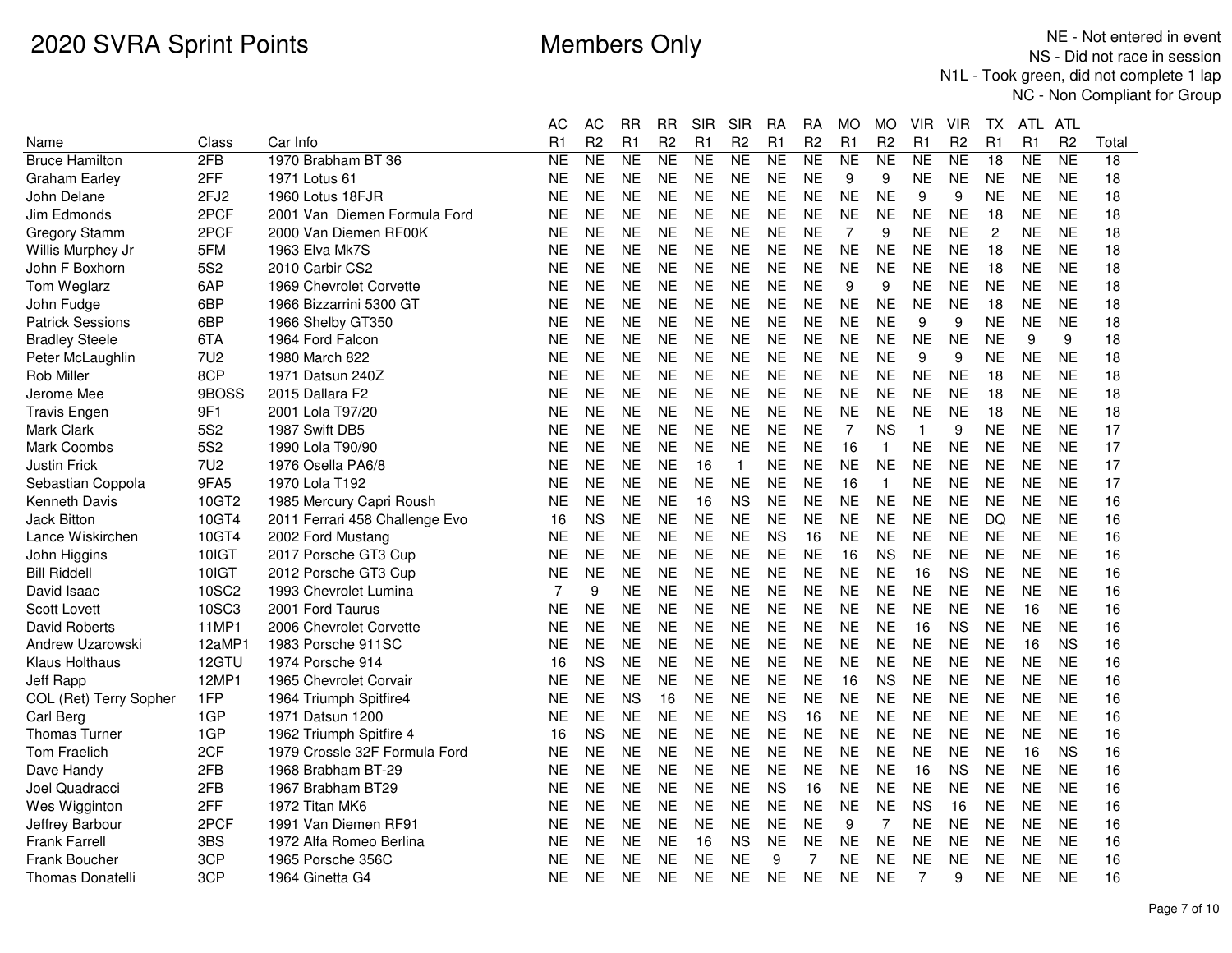|                         |                 |                           | АC        | АC             | <b>RR</b> | RR             | SIR            | SIR            | RA        | RA             | МO             | MO             | VIR            | VIR              | ТX        | ATL.      | ATL            |       |
|-------------------------|-----------------|---------------------------|-----------|----------------|-----------|----------------|----------------|----------------|-----------|----------------|----------------|----------------|----------------|------------------|-----------|-----------|----------------|-------|
| Name                    | Class           | Car Info                  | R1        | R <sub>2</sub> | R1        | R <sub>2</sub> | R <sub>1</sub> | R <sub>2</sub> | R1        | R <sub>2</sub> | R1             | R <sub>2</sub> | R1             | R <sub>2</sub>   | R1        | R1        | R <sub>2</sub> | Total |
| Ken McKinnon            | 3MZNB           | 2001 Mazda Miata          | <b>NE</b> | <b>NE</b>      | <b>NE</b> | NE             | <b>NE</b>      | 16             | NE        | <b>NE</b>      | <b>NE</b>      | <b>NE</b>      | NE             | NE               | <b>NE</b> | <b>NE</b> | <b>NE</b>      | 16    |
| James Freeman           | 4BM             | 1958 Devin SS             | ΝE        | <b>NE</b>      | <b>NE</b> | <b>NE</b>      | 16             | <b>NS</b>      | <b>NE</b> | <b>NE</b>      | <b>NE</b>      | <b>NE</b>      | <b>NE</b>      | <b>NE</b>        | <b>NE</b> | <b>NE</b> | <b>NE</b>      | 16    |
| David Roberts           | 4BP             | 1956 Chevrolet Corvette   | NE        | <b>NE</b>      | <b>NE</b> | <b>NE</b>      | 16             | <b>NS</b>      | <b>NE</b> | <b>NE</b>      | <b>NE</b>      | <b>NE</b>      | <b>NE</b>      | <b>NE</b>        | <b>NE</b> | <b>NE</b> | <b>NE</b>      | 16    |
| <b>Thomas Grudovich</b> | 4FM             | 1960 Lola MKI             | ΝE        | <b>NE</b>      | <b>NE</b> | <b>NE</b>      | <b>NE</b>      | <b>NE</b>      | <b>NE</b> | <b>NE</b>      | <b>NE</b>      | <b>NE</b>      | 16             | <b>NS</b>        | <b>NE</b> | <b>NE</b> | <b>NE</b>      | 16    |
| Kevin Leparski          | 5S <sub>2</sub> | 2004 Carbir CS2           | NΕ        | <b>NE</b>      | <b>NE</b> | <b>NE</b>      | <b>NE</b>      | <b>NE</b>      | 9         | 7              | <b>NE</b>      | <b>NE</b>      | <b>NE</b>      | <b>NE</b>        | <b>NE</b> | <b>NE</b> | <b>NE</b>      | 16    |
| Joel Quadracci          | 5VS2            | 1985 Swift DB2            | ΝE        | <b>NE</b>      | <b>NE</b> | <b>NE</b>      | <b>NE</b>      | <b>NE</b>      | <b>NS</b> | 16             | <b>NE</b>      | <b>NE</b>      | <b>NE</b>      | <b>NE</b>        | <b>NE</b> | <b>NE</b> | <b>NE</b>      | 16    |
| Paul Tooms              | 6AP             | 1969 Chevrolet Camaro     | NE        | <b>NE</b>      | <b>NE</b> | <b>NE</b>      | 7              | 9              | <b>NE</b> | NE             | <b>NE</b>      | <b>NE</b>      | <b>NE</b>      | NE               | <b>NE</b> | <b>NE</b> | <b>NE</b>      | 16    |
| George Del Canto        | 6BP             | 1967 Chevrolet Sting Ray  | <b>NE</b> | <b>NE</b>      | <b>NE</b> | <b>NE</b>      | <b>NE</b>      | <b>NE</b>      | <b>NE</b> | <b>NE</b>      | <b>NE</b>      | <b>NE</b>      | <b>NE</b>      | <b>NE</b>        | <b>NE</b> | 16        | <b>NS</b>      | 16    |
| Alex Heckert            | 6BP             | 1966 Chevrolet Corvette   | NΕ        | <b>NE</b>      | <b>NE</b> | <b>NE</b>      | $\overline{7}$ | 9              | <b>NE</b> | <b>NE</b>      | <b>NE</b>      | <b>NE</b>      | <b>NE</b>      | <b>NE</b>        | <b>NE</b> | <b>NE</b> | <b>NE</b>      | 16    |
| <b>Craig Skeels</b>     | 6BP             | 1965 Ford Mustang         | 16        | <b>NS</b>      | <b>NE</b> | <b>NE</b>      | <b>NE</b>      | <b>NE</b>      | <b>NE</b> | <b>NE</b>      | <b>NE</b>      | <b>NE</b>      | <b>NE</b>      | <b>NE</b>        | <b>NE</b> | <b>NE</b> | <b>NE</b>      | 16    |
| Tom Walega              | 6BP             | 1966 Ford Mustang         | NE        | <b>NE</b>      | <b>NE</b> | <b>NE</b>      | <b>NE</b>      | <b>NE</b>      | <b>NS</b> | 16             | <b>NE</b>      | <b>NE</b>      | <b>NE</b>      | <b>NE</b>        | <b>NE</b> | <b>NE</b> | <b>NE</b>      | 16    |
| Carlus Gann             | 6TA             | 1970 Ford Boss 302        | NE        | <b>NE</b>      | 16        | <b>NS</b>      | <b>NE</b>      | <b>NE</b>      | <b>NE</b> | <b>NE</b>      | <b>NE</b>      | <b>NE</b>      | <b>NE</b>      | <b>NE</b>        | <b>NE</b> | <b>NE</b> | <b>NE</b>      | 16    |
| Doug Obermeyer          | 6TA             | 1968 Ford Mustang         | NE        | <b>NE</b>      | <b>NE</b> | <b>NE</b>      | <b>NE</b>      | <b>NE</b>      | <b>NE</b> | <b>NE</b>      | $\overline{7}$ | 9              | <b>NE</b>      | <b>NE</b>        | <b>NE</b> | <b>NE</b> | <b>NE</b>      | 16    |
| <b>Charles Rolle</b>    | 6TA             | 1968 Chevrolet Camaro     | 16        | <b>NS</b>      | <b>NE</b> | <b>NE</b>      | <b>NE</b>      | <b>NE</b>      | <b>NE</b> | <b>NE</b>      | <b>NE</b>      | <b>NE</b>      | <b>NE</b>      | <b>NE</b>        | <b>NE</b> | <b>NE</b> | <b>NE</b>      | 16    |
| <b>Brent Berge</b>      | 7CA1            | 1978 Lola Can-Am          | 16        | <b>NS</b>      | <b>NE</b> | <b>NE</b>      | <b>NE</b>      | <b>NE</b>      | <b>NE</b> | <b>NE</b>      | <b>NE</b>      | <b>NE</b>      | <b>NE</b>      | <b>NE</b>        | <b>NE</b> | <b>NE</b> | <b>NE</b>      | 16    |
| Gregg Borland           | <b>7U2</b>      | 1973 Chevron B23          | NE        | <b>NE</b>      | <b>NE</b> | <b>NE</b>      | <b>NE</b>      | <b>NE</b>      | 16        | <b>NS</b>      | <b>NE</b>      | <b>NE</b>      | <b>NE</b>      | <b>NE</b>        | <b>NE</b> | <b>NE</b> | <b>NE</b>      | 16    |
| Jeff Miller             | 7U <sub>2</sub> | 1977 Lola T496            | NE        | <b>NE</b>      | <b>NE</b> | <b>NE</b>      | <b>NE</b>      | <b>NE</b>      | <b>NS</b> | 16             | <b>NE</b>      | <b>NE</b>      | <b>NE</b>      | <b>NE</b>        | <b>NE</b> | <b>NE</b> | <b>NE</b>      | 16    |
| James Cullen            | 8BP             | 1972 Porsche 914/6        | ΝE        | <b>NE</b>      | <b>NE</b> | <b>NE</b>      | <b>NE</b>      | <b>NE</b>      | <b>NE</b> | <b>NE</b>      | <b>NE</b>      | <b>NE</b>      | 16             | N <sub>1</sub> L | <b>NE</b> | <b>NE</b> | <b>NE</b>      | 16    |
| <b>Ray Stephens</b>     | 8BP             | 1968 Porsche 911S         | ΝS        | 16             | <b>NE</b> | <b>NE</b>      | <b>NE</b>      | <b>NE</b>      | <b>NE</b> | <b>NE</b>      | <b>NE</b>      | <b>NE</b>      | <b>NE</b>      | <b>NE</b>        | <b>NE</b> | <b>NE</b> | <b>NE</b>      | 16    |
| Nicholas Piekarski      | 8BS             | 1969 Datsun 510           | ΝE        | <b>NE</b>      | <b>NE</b> | <b>NE</b>      | <b>NE</b>      | <b>NE</b>      | <b>NS</b> | 16             | <b>NE</b>      | <b>NE</b>      | <b>NE</b>      | <b>NE</b>        | <b>NE</b> | <b>NE</b> | <b>NE</b>      | 16    |
| <b>Andrew Doll</b>      | 8CP             | 1970 Datsun 240Z          | NΕ        | <b>NE</b>      | <b>NE</b> | <b>NE</b>      | <b>NE</b>      | <b>NE</b>      | <b>NE</b> | <b>NE</b>      | <b>NE</b>      | <b>NE</b>      | $\overline{7}$ | 9                | <b>NE</b> | <b>NE</b> | <b>NE</b>      | 16    |
| Joel Quadracci          | 9F1             | 1997 Lola Indy Lites      | NE        | <b>NE</b>      | <b>NE</b> | <b>NE</b>      | <b>NE</b>      | <b>NE</b>      | <b>NS</b> | 16             | <b>NE</b>      | <b>NE</b>      | <b>NE</b>      | <b>NE</b>        | <b>NE</b> | <b>NE</b> | <b>NE</b>      | 16    |
| Craig Campbell          | 9F <sub>2</sub> | 1994 Van Diemen RF 94     | NE        | <b>NE</b>      | <b>NE</b> | <b>NE</b>      | <b>NE</b>      | <b>NE</b>      | <b>NE</b> | <b>NE</b>      | 16             | <b>NS</b>      | <b>NE</b>      | <b>NE</b>        | <b>NE</b> | <b>NE</b> | <b>NE</b>      | 16    |
| Damian della Santina    | 9F <sub>2</sub> | 1991 Swift DB4            | 16        | <b>NS</b>      | <b>NE</b> | <b>NE</b>      | <b>NE</b>      | <b>NE</b>      | <b>NE</b> | <b>NE</b>      | <b>NE</b>      | <b>NE</b>      | <b>NE</b>      | <b>NE</b>        | <b>NE</b> | <b>NE</b> | <b>NE</b>      | 16    |
| Jim Booth               | 9F3             | 2018 Ligier JS F3         | NE        | <b>NE</b>      | <b>NE</b> | <b>NE</b>      | <b>NE</b>      | <b>NE</b>      | <b>NE</b> | <b>NE</b>      | <b>NE</b>      | <b>NE</b>      | <b>NE</b>      | <b>NE</b>        | <b>NE</b> | 16        | <b>NS</b>      | 16    |
| <b>Ed Swart</b>         | 9FA             | 1978 Chevron B45- FA      | 16        | <b>NS</b>      | <b>NE</b> | <b>NE</b>      | NE.            | <b>NE</b>      | <b>NE</b> | NE             | <b>NE</b>      | <b>NE</b>      | <b>NE</b>      | <b>NE</b>        | <b>NE</b> | <b>NE</b> | <b>NE</b>      | 16    |
| Robert Burnside         | 9FB             | 1973 Brabham BT40         | ΝE        | <b>NE</b>      | <b>NE</b> | <b>NE</b>      | <b>NE</b>      | <b>NE</b>      | <b>NS</b> | 16             | <b>NE</b>      | <b>NE</b>      | <b>NE</b>      | <b>NE</b>        | <b>NE</b> | <b>NE</b> | <b>NE</b>      | 16    |
| Marc Giroux             | 2FB             | 1969 Brabham BT29         | ΝE        | <b>NE</b>      | <b>NE</b> | <b>NE</b>      | NE.            | <b>NE</b>      | <b>NE</b> | <b>NE</b>      | <b>NE</b>      | <b>NE</b>      | 6              | 9                | <b>NE</b> | <b>NE</b> | <b>NE</b>      | 15    |
| Charles Kates Jr.       | 3CP             | 1968 Datsun 2000 Roadster | NE        | <b>NE</b>      | <b>NE</b> | <b>NE</b>      | <b>NE</b>      | <b>NE</b>      | <b>NE</b> | <b>NE</b>      | 4              | 6              | 5              | <b>NS</b>        | <b>NE</b> | <b>NE</b> | <b>NE</b>      | 15    |
| Tom Vail Jr             | 8AP             | 1974 Ferrari 308 GT4      | NE        | <b>NE</b>      | <b>NE</b> | <b>NE</b>      | <b>NE</b>      | <b>NE</b>      | <b>NE</b> | <b>NE</b>      | 6              | 9              | <b>NE</b>      | <b>NE</b>        | <b>NE</b> | <b>NE</b> | <b>NE</b>      | 15    |
| Scott Young             | 10GT2           | 1962 Jaguar XKE           | ΝE        | <b>NE</b>      | <b>NE</b> | <b>NE</b>      | <b>NE</b>      | <b>NE</b>      | <b>NE</b> | <b>NE</b>      | <b>NE</b>      | <b>NE</b>      | <b>NE</b>      | <b>NE</b>        | 14        | <b>NE</b> | <b>NE</b>      | 14    |
| Derek Chima             | 1FP             | 1966 MG Midget            | NΕ        | <b>NE</b>      | <b>NE</b> | <b>NE</b>      | <b>NE</b>      | <b>NE</b>      | <b>NE</b> | <b>NE</b>      | $\overline{7}$ | 7              | <b>NE</b>      | <b>NE</b>        | <b>NE</b> | <b>NE</b> | <b>NE</b>      | 14    |
| <b>Hector Macdonald</b> | 2CF             | 1980 Tiga FFA 80          | NΕ        | <b>NE</b>      | <b>NE</b> | <b>NE</b>      | <b>NE</b>      | <b>NE</b>      | 7         | 7              | <b>NE</b>      | <b>NE</b>      | <b>NE</b>      | <b>NE</b>        | <b>NE</b> | <b>NE</b> | <b>NE</b>      | 14    |
| <b>Robert Gee</b>       | 6AP             | 1969 Chevrolet Corvette   | ΝE        | <b>NE</b>      | <b>NE</b> | <b>NE</b>      | <b>NE</b>      | <b>NE</b>      | <b>NE</b> | <b>NE</b>      | $\overline{7}$ | 7              | <b>NE</b>      | <b>NE</b>        | <b>NE</b> | <b>NE</b> | <b>NE</b>      | 14    |
| JP Griffith             | 6AP             | 1968 Chevrolet Corvette   | NE        | <b>NE</b>      | <b>NE</b> | <b>NE</b>      | <b>NE</b>      | <b>NE</b>      | <b>NE</b> | <b>NE</b>      | <b>NE</b>      | <b>NE</b>      | <b>NE</b>      | <b>NE</b>        | 14        | <b>NE</b> | <b>NE</b>      | 14    |
| David Lasco             | 6BP             | 1966 Shelby Mustang       | NE        | <b>NE</b>      | <b>NE</b> | <b>NE</b>      | <b>NE</b>      | <b>NE</b>      | <b>NE</b> | <b>NE</b>      | <b>NE</b>      | <b>NE</b>      | <b>NE</b>      | <b>NE</b>        | 14        | <b>NE</b> | <b>NE</b>      | 14    |
| <b>Edward Copley</b>    | 9F <sub>2</sub> | 1980 Ralt RT4             | NE        | <b>NE</b>      | <b>NE</b> | <b>NE</b>      | <b>NE</b>      | <b>NE</b>      | <b>NE</b> | <b>NE</b>      | <b>NE</b>      | <b>NE</b>      | <b>NE</b>      | <b>NE</b>        | 14        | <b>NE</b> | <b>NE</b>      | 14    |
| Kevin Bury              | 9F3             | 2004 Mazda Pro Mazda      | NE        | <b>NE</b>      | <b>NE</b> | <b>NE</b>      | <b>NE</b>      | <b>NE</b>      | <b>NE</b> | <b>NE</b>      | <b>NE</b>      | <b>NE</b>      | <b>NE</b>      | <b>NE</b>        | 14        | <b>NE</b> | <b>NE</b>      | 14    |
| David Schardt           | 10GT4           | 1997 Toyota Supra Turbo   | NE        | <b>NE</b>      | <b>NE</b> | <b>NE</b>      | <b>NE</b>      | <b>NE</b>      | <b>NE</b> | <b>NE</b>      | 12             | $\mathbf{1}$   | <b>NE</b>      | <b>NE</b>        | <b>NE</b> | <b>NE</b> | <b>NE</b>      | 13    |
| Norm Goldrich           | 10IGT           | 2009 Porsche GT3 Cup      | NE        | <b>NE</b>      | <b>NE</b> | <b>NE</b>      | <b>NE</b>      | <b>NE</b>      | <b>NE</b> | <b>NE</b>      | 12             | $\mathbf{1}$   | <b>NE</b>      | <b>NE</b>        | <b>NE</b> | <b>NE</b> | <b>NE</b>      | 13    |
| Mark Gobble             | 3CP             | 1959 Elva Courier         | NE        | <b>NE</b>      | <b>NE</b> | <b>NE</b>      | <b>NE</b>      | <b>NE</b>      | <b>NE</b> | <b>NE</b>      | <b>NE</b>      | <b>NE</b>      | 6              | 7                | NΕ        | <b>NE</b> | <b>NE</b>      | 13    |
|                         |                 |                           |           |                |           |                |                |                |           |                |                |                |                |                  |           |           |                |       |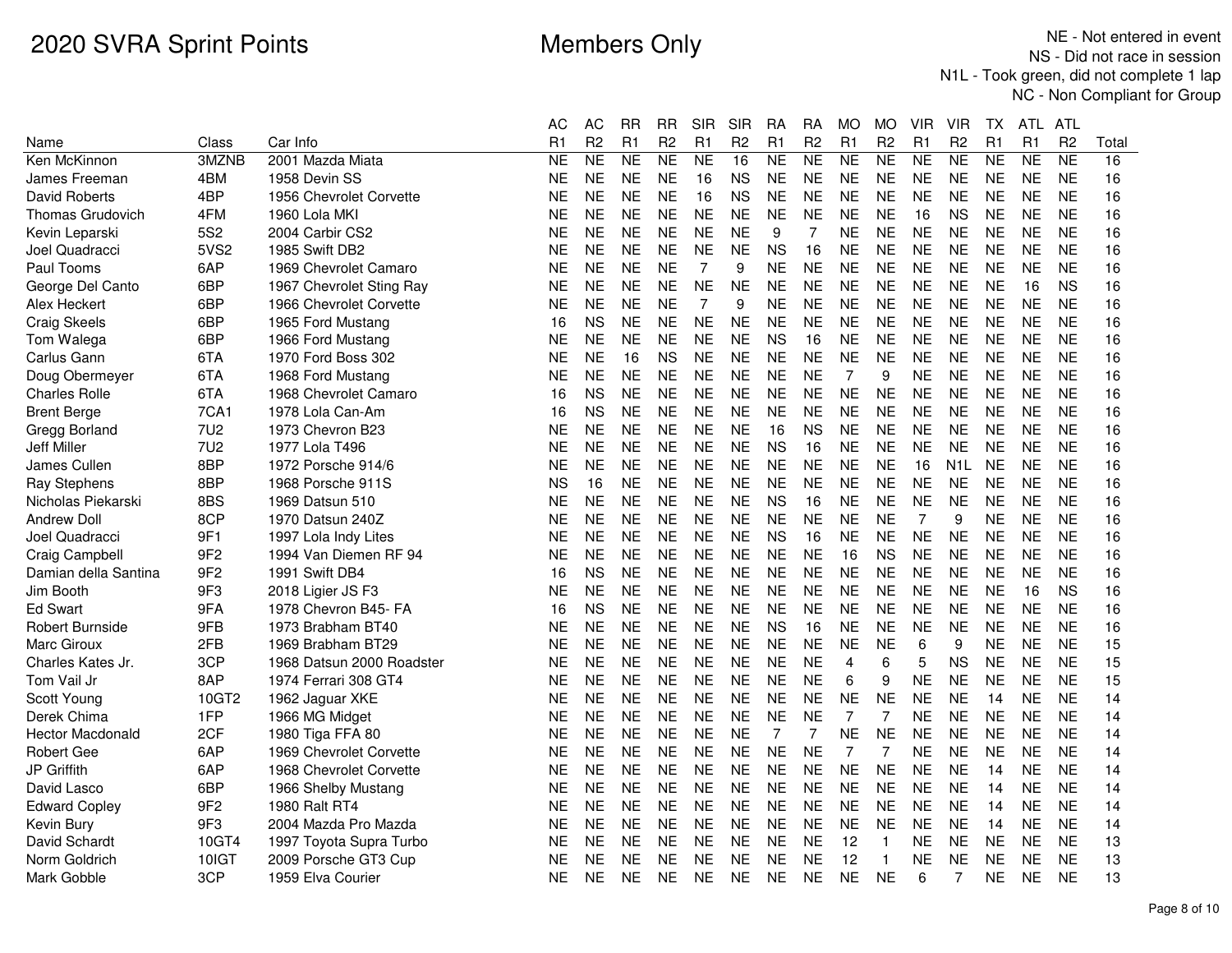|                           |                 |                                     | АC        | AC                     | RR        | RR             | SIR       | <b>SIR</b>       | RA        | RA             | МO             | МO             | VIR              | VIR              | ΙX               | ATL.      | ATL            |       |
|---------------------------|-----------------|-------------------------------------|-----------|------------------------|-----------|----------------|-----------|------------------|-----------|----------------|----------------|----------------|------------------|------------------|------------------|-----------|----------------|-------|
| Name                      | Class           | Car Info                            | R1        | R <sub>2</sub>         | R1        | R <sub>2</sub> | R1        | R <sub>2</sub>   | R1        | R <sub>2</sub> | R1             | R <sub>2</sub> | R1               | R <sub>2</sub>   | R1               | R1        | R <sub>2</sub> | Total |
| <b>William Lyon</b>       | 10GT3           | 1970 Porsche 914/6 IMSA             | 12        | $\overline{\text{NS}}$ | <b>NE</b> | <b>NE</b>      | <b>NE</b> | <b>NE</b>        | <b>NE</b> | <b>NE</b>      | NE             | <b>NE</b>      | <b>NE</b>        | <b>NE</b>        | <b>NE</b>        | NE        | <b>NE</b>      | 12    |
| Frank Cioppettini         | 10GT4           | 1998 Chevrolet Camaro               | <b>NE</b> | <b>NE</b>              | <b>NE</b> | <b>NE</b>      | 5         | 7                | <b>NE</b> | <b>NE</b>      | <b>NE</b>      | <b>NE</b>      | <b>NE</b>        | <b>NE</b>        | <b>NE</b>        | <b>NE</b> | <b>NE</b>      | 12    |
| David Kuchrawy            | 10IGT           | 2009 Porsche Cayman                 | <b>NE</b> | <b>NE</b>              | <b>NE</b> | NΕ             | <b>NE</b> | <b>NE</b>        | <b>NE</b> | <b>NE</b>      | <b>NE</b>      | NΕ             | <b>NE</b>        | <b>NE</b>        | <b>NE</b>        | 12        | <b>NS</b>      | 12    |
| Donnie Gould              | 10SC2           | 1983 Ford Thunderbird               | <b>NE</b> | <b>NE</b>              | <b>NE</b> | <b>NE</b>      | <b>NE</b> | <b>NE</b>        | <b>NE</b> | <b>NE</b>      | <b>NE</b>      | <b>NE</b>      | 12               | N <sub>1</sub> L | <b>NE</b>        | <b>NE</b> | <b>NE</b>      | 12    |
| <b>Newt Withers</b>       | <b>10SC2</b>    | 1994 Chevrolet Lumina               | 12        | <b>NS</b>              | <b>NE</b> | <b>NE</b>      | <b>NE</b> | <b>NE</b>        | <b>NE</b> | <b>NE</b>      | <b>NE</b>      | <b>NE</b>      | <b>NE</b>        | <b>NE</b>        | <b>NE</b>        | <b>NE</b> | <b>NE</b>      | 12    |
| David Roberts             | 11GTP2          | 2009 Audi R8LMS Ultra               | <b>NE</b> | <b>NE</b>              | <b>NE</b> | <b>NE</b>      | 12        | <b>NS</b>        | <b>NE</b> | <b>NE</b>      | <b>NE</b>      | <b>NE</b>      | <b>NE</b>        | <b>NE</b>        | <b>NE</b>        | <b>NE</b> | <b>NE</b>      | 12    |
| <b>Bill Glavin</b>        | 11GTP3          | 2018 Ligier JS P3                   | NE        | <b>NE</b>              | <b>NE</b> | <b>NE</b>      | <b>NE</b> | <b>NE</b>        | <b>NS</b> | 12             | <b>NE</b>      | NE             | <b>NE</b>        | <b>NE</b>        | <b>NE</b>        | <b>NE</b> | <b>NE</b>      | 12    |
| David Conrad              | 1FP             | 1959 MG A                           | <b>NE</b> | <b>NE</b>              | <b>NE</b> | <b>NE</b>      | <b>NE</b> | <b>NE</b>        | <b>NE</b> | <b>NE</b>      | $\overline{c}$ | <b>NS</b>      | 6                | 4                | <b>NE</b>        | <b>NE</b> | <b>NE</b>      | 12    |
| <b>Chalmer McWilliams</b> | 2FB             | 1966 Lotus 41C                      | NE        | <b>NE</b>              | <b>NE</b> | <b>NE</b>      | <b>NE</b> | <b>NE</b>        | <b>NE</b> | <b>NE</b>      | <b>NE</b>      | <b>NE</b>      | <b>NE</b>        | <b>NE</b>        | 12               | <b>NE</b> | <b>NE</b>      | 12    |
| Bob Van Zelst             | 3CP             | 1955 Porsche 356 Speedster          | NE        | <b>NE</b>              | <b>NE</b> | <b>NE</b>      | 12        | N <sub>1</sub> L | <b>NE</b> | <b>NE</b>      | <b>NE</b>      | <b>NE</b>      | <b>NE</b>        | <b>NE</b>        | <b>NE</b>        | <b>NE</b> | <b>NE</b>      | 12    |
| <b>Thomas Warner</b>      | 3CP             | 1959 Porsche 356                    | NΕ        | <b>NE</b>              | <b>NE</b> | <b>NE</b>      | <b>NE</b> | NE.              | <b>NE</b> | <b>NE</b>      | 5              | 7              | <b>NE</b>        | <b>NE</b>        | <b>NE</b>        | <b>NE</b> | <b>NE</b>      | 12    |
| Roger Brusnahan           | 3EP             | 1967 Porsche 912                    | <b>NE</b> | <b>NE</b>              | <b>NE</b> | <b>NE</b>      | <b>NE</b> | <b>NE</b>        | <b>NE</b> | <b>NE</b>      | 12             | <b>NS</b>      | <b>NE</b>        | <b>NE</b>        | <b>NE</b>        | <b>NE</b> | <b>NE</b>      | 12    |
| Peter Eskuche             | 5S <sub>2</sub> | 1990 Swift DB5                      | NE        | <b>NE</b>              | <b>NE</b> | <b>NE</b>      | <b>NE</b> | <b>NE</b>        | <b>NS</b> | 12             | <b>NE</b>      | <b>NE</b>      | <b>NE</b>        | <b>NE</b>        | <b>NE</b>        | <b>NE</b> | <b>NE</b>      | 12    |
| Tom Finlinson             | 5VS2            | 1984 Shrike P-15-S 2000             | NE        | <b>NE</b>              | <b>NE</b> | <b>NE</b>      | <b>NE</b> | <b>NE</b>        | <b>NE</b> | <b>NE</b>      | 6              | 6              | <b>NE</b>        | <b>NE</b>        | <b>NE</b>        | <b>NE</b> | <b>NE</b>      | 12    |
| Don Henry                 | 6AP             | 1969 Chevrolet Corvette Roadster    | <b>NE</b> | <b>NE</b>              | <b>NE</b> | <b>NE</b>      | <b>NE</b> | <b>NE</b>        | <b>NE</b> | <b>NE</b>      | 6              | 6              | <b>NE</b>        | <b>NE</b>        | <b>NE</b>        | <b>NE</b> | <b>NE</b>      | 12    |
| Joe Catron                | 6BP             | 1964 Chevrolet Corvette             | <b>NE</b> | <b>NE</b>              | <b>NE</b> | <b>NE</b>      | <b>NE</b> | <b>NE</b>        | <b>NE</b> | <b>NE</b>      | <b>NS</b>      | 12             | <b>NE</b>        | <b>NE</b>        | <b>NE</b>        | <b>NE</b> | <b>NE</b>      | 12    |
| <b>Tom Diaz</b>           | 6BP             | 1965 Ford Mustang GT350             | 12        | <b>NS</b>              | <b>NE</b> | <b>NE</b>      | <b>NE</b> | <b>NE</b>        | <b>NE</b> | <b>NE</b>      | <b>NE</b>      | <b>NE</b>      | <b>NE</b>        | <b>NE</b>        | <b>NE</b>        | <b>NE</b> | <b>NE</b>      | 12    |
| David Neidell             | 6BP             | 1968 Chevrolet Corvette Roadster    | <b>NE</b> | <b>NE</b>              | <b>NE</b> | <b>NE</b>      | <b>NE</b> | <b>NE</b>        | <b>NE</b> | <b>NE</b>      | <b>NE</b>      | <b>NE</b>      | <b>NE</b>        | <b>NE</b>        | 12               | <b>NE</b> | <b>NE</b>      | 12    |
| George Wright             | 6BP             | 1963 Chevrolet Corvette             | <b>NE</b> | <b>NE</b>              | <b>NE</b> | <b>NE</b>      | <b>NE</b> | <b>NE</b>        | 12        | <b>NS</b>      | <b>NE</b>      | <b>NE</b>      | <b>NE</b>        | <b>NE</b>        | N <sub>1</sub> L | <b>NE</b> | <b>NE</b>      | 12    |
| John Cloud                | 6TA             | 1970 Ford Boss 302                  | NE        | <b>NE</b>              | <b>NE</b> | <b>NE</b>      | <b>NS</b> | 12               | <b>NE</b> | <b>NE</b>      | <b>NE</b>      | <b>NE</b>      | <b>NE</b>        | <b>NE</b>        | <b>NE</b>        | <b>NE</b> | <b>NE</b>      | 12    |
| <b>Ronald Pace</b>        | 7U <sub>2</sub> | 1979 Lola T492/496                  | <b>NE</b> | <b>NE</b>              | <b>NE</b> | <b>NE</b>      | <b>NE</b> | <b>NE</b>        | <b>NS</b> | 12             | <b>NE</b>      | <b>NE</b>      | <b>NE</b>        | <b>NE</b>        | <b>NE</b>        | <b>NE</b> | <b>NE</b>      | 12    |
| <b>Chris Candee</b>       | 8AP             | 1968 Porsche 911                    | NE        | <b>NE</b>              | <b>NE</b> | <b>NE</b>      | <b>NE</b> | <b>NE</b>        | <b>NS</b> | 12             | <b>NE</b>      | NE             | <b>NE</b>        | <b>NE</b>        | <b>NE</b>        | <b>NE</b> | <b>NE</b>      | 12    |
| Paul Stinson              | 8CP             | 1963 Lotus Super 7                  | ΝE        | <b>NE</b>              | <b>NE</b> | <b>NE</b>      | <b>NE</b> | <b>NE</b>        | <b>NE</b> | <b>NE</b>      | <b>NE</b>      | <b>NE</b>      | 12               | <b>NS</b>        | <b>NE</b>        | <b>NE</b> | <b>NE</b>      | 12    |
| Doug Warneke              | 8CP             | 1962 Lotus Super 7                  | 12        | <b>NS</b>              | <b>NE</b> | <b>NE</b>      | <b>NE</b> | <b>NE</b>        | <b>NE</b> | <b>NE</b>      | <b>NE</b>      | <b>NE</b>      | <b>NE</b>        | <b>NE</b>        | <b>NE</b>        | <b>NE</b> | <b>NE</b>      | 12    |
| John Westberg             | 8CP             | 1972 Porsche 914                    | NE        | <b>NE</b>              | <b>NE</b> | <b>NE</b>      | <b>NE</b> | <b>NE</b>        | <b>NS</b> | 12             | <b>NE</b>      | <b>NE</b>      | <b>NE</b>        | <b>NE</b>        | <b>NE</b>        | <b>NE</b> | <b>NE</b>      | 12    |
| Denny Wilson              | 8CP             | 1962 Lotus Super 7                  | NE        | <b>NE</b>              | <b>NE</b> | <b>NE</b>      | <b>NE</b> | <b>NE</b>        | <b>NE</b> | <b>NE</b>      | 12             | ΝS             | <b>NE</b>        | <b>NE</b>        | <b>NE</b>        | <b>NE</b> | <b>NE</b>      | 12    |
| <b>Patrick Bennett</b>    | 9BOSS           | 1987 March 87C                      | <b>NE</b> | <b>NE</b>              | <b>NE</b> | <b>NE</b>      | <b>NE</b> | <b>NE</b>        | <b>NE</b> | <b>NE</b>      | <b>NE</b>      | <b>NE</b>      | N <sub>1</sub> L | 12               | <b>NE</b>        | <b>NE</b> | <b>NE</b>      | 12    |
| <b>Thomas Pankratz</b>    | 9F1             | 2007 Dallara Indy Lights            | ΝE        | <b>NE</b>              | <b>NE</b> | <b>NE</b>      | <b>NE</b> | <b>NE</b>        | <b>NS</b> | 12             | <b>NE</b>      | <b>NE</b>      | <b>NE</b>        | <b>NE</b>        | <b>NE</b>        | <b>NE</b> | <b>NE</b>      | 12    |
| Wesley Cunningham         | 9F3             | 2004 Elan Pro Formula Mazda         | NE        | <b>NE</b>              | <b>NE</b> | <b>NE</b>      | <b>NE</b> | <b>NE</b>        | <b>NE</b> | <b>NE</b>      | <b>NE</b>      | <b>NE</b>      | <b>NE</b>        | <b>NE</b>        | 12               | <b>NE</b> | <b>NE</b>      | 12    |
| Jesse Darrow              | 1FP             | 1965 Triumph Spitfire               | NE        | <b>NE</b>              | <b>NE</b> | <b>NE</b>      | <b>NE</b> | <b>NE</b>        | <b>NE</b> | <b>NE</b>      | 5              | 5              | <b>NE</b>        | <b>NE</b>        | <b>NE</b>        | <b>NE</b> | <b>NE</b>      | 10    |
| <b>Andrew Alcazar</b>     | 6BP             | 1966 Shelby GT350                   | <b>NE</b> | <b>NE</b>              | <b>NE</b> | <b>NE</b>      | <b>NE</b> | <b>NE</b>        | <b>NE</b> | <b>NE</b>      | <b>NE</b>      | <b>NE</b>      | <b>NE</b>        | <b>NE</b>        | 10               | <b>NE</b> | <b>NE</b>      | 10    |
| Frank Marcum              | 6TA             | 1964 Ford Falcon                    | <b>NE</b> | <b>NE</b>              | <b>NE</b> | <b>NE</b>      | <b>NE</b> | <b>NE</b>        | <b>NE</b> | <b>NE</b>      | 9              | $\mathbf{1}$   | <b>NE</b>        | <b>NE</b>        | <b>NE</b>        | <b>NE</b> | <b>NE</b>      | 10    |
| <b>Terry Martin</b>       | 10GT4           | 1980 Chevrolet C4 Corvette          | <b>NE</b> | <b>NE</b>              | <b>NE</b> | <b>NE</b>      | <b>NE</b> | <b>NE</b>        | <b>NS</b> | 9              | <b>NE</b>      | <b>NE</b>      | <b>NE</b>        | <b>NE</b>        | <b>NE</b>        | <b>NE</b> | <b>NE</b>      | 9     |
| Robert Wagner             | 3CP             | 1960 Austin Healey 3000             | <b>NE</b> | <b>NE</b>              | <b>NE</b> | <b>NE</b>      | <b>NE</b> | <b>NE</b>        | <b>NS</b> | 9              | <b>NE</b>      | <b>NE</b>      | <b>NE</b>        | <b>NE</b>        | <b>NE</b>        | <b>NE</b> | <b>NE</b>      | 9     |
| Walo Bertschinger         | 6AP             | 1966 Chevrolet Corvette Grand Sport | <b>NE</b> | <b>NE</b>              | <b>NE</b> | <b>NE</b>      | 9         | <b>NS</b>        | <b>NE</b> | <b>NE</b>      | <b>NE</b>      | <b>NE</b>      | <b>NE</b>        | <b>NE</b>        | <b>NE</b>        | <b>NE</b> | <b>NE</b>      | 9     |
| John McCormick            | 6AP             | 1985 Ford Cobra                     | <b>NE</b> | <b>NE</b>              | <b>NE</b> | <b>NE</b>      | <b>NE</b> | <b>NE</b>        | <b>NE</b> | <b>NE</b>      | <b>NE</b>      | <b>NE</b>      | <b>NE</b>        | <b>NE</b>        | <b>NE</b>        | <b>NS</b> | 9              | 9     |
| John Goeden               | 7U <sub>2</sub> | 1989 Lola DSR                       | NE        | <b>NE</b>              | <b>NE</b> | <b>NE</b>      | <b>NE</b> | <b>NE</b>        | <b>NS</b> | 9              | <b>NE</b>      | NΕ.            | <b>NE</b>        | <b>NE</b>        | <b>NE</b>        | <b>NE</b> | <b>NE</b>      | 9     |
| David Bearden             | 8AP             | 1972 Porsche 911 RS                 | <b>NE</b> | <b>NE</b>              | <b>NE</b> | <b>NE</b>      | <b>NE</b> | <b>NE</b>        | <b>NE</b> | <b>NE</b>      | <b>NE</b>      | <b>NE</b>      | 9                | <b>NS</b>        | <b>NE</b>        | <b>NE</b> | <b>NE</b>      | 9     |
| <b>Sterling Mulacek</b>   | 6BP             | 1966 Shelby GT350                   | ΝE        | <b>NE</b>              | <b>NE</b> | <b>NE</b>      | <b>NE</b> | <b>NE</b>        | <b>NE</b> | <b>NE</b>      | <b>NE</b>      | <b>NE</b>      | <b>NE</b>        | <b>NE</b>        | 8                | <b>NE</b> | <b>NE</b>      | 8     |
| Ken McKinnon              | 10GT2           | 1972 Porsche 911 RSR                | ΝE        | <b>NE</b>              | <b>NE</b> | <b>NE</b>      | 7         | <b>NS</b>        | <b>NE</b> | <b>NE</b>      | <b>NE</b>      | <b>NE</b>      | <b>NE</b>        | <b>NE</b>        | <b>NE</b>        | <b>NE</b> | <b>NE</b>      | 7     |
| Lauren Ridge              | 2CF             | 1980 Lola T540                      | 6         | 1                      | <b>NE</b> | <b>NE</b>      | <b>NE</b> | NE.              | <b>NE</b> | <b>NE</b>      | <b>NE</b>      | NE             | <b>NE</b>        | <b>NE</b>        | <b>NE</b>        | <b>NE</b> | <b>NE</b>      | 7     |
|                           |                 |                                     |           |                        |           |                |           |                  |           |                |                |                |                  |                  |                  |           |                |       |